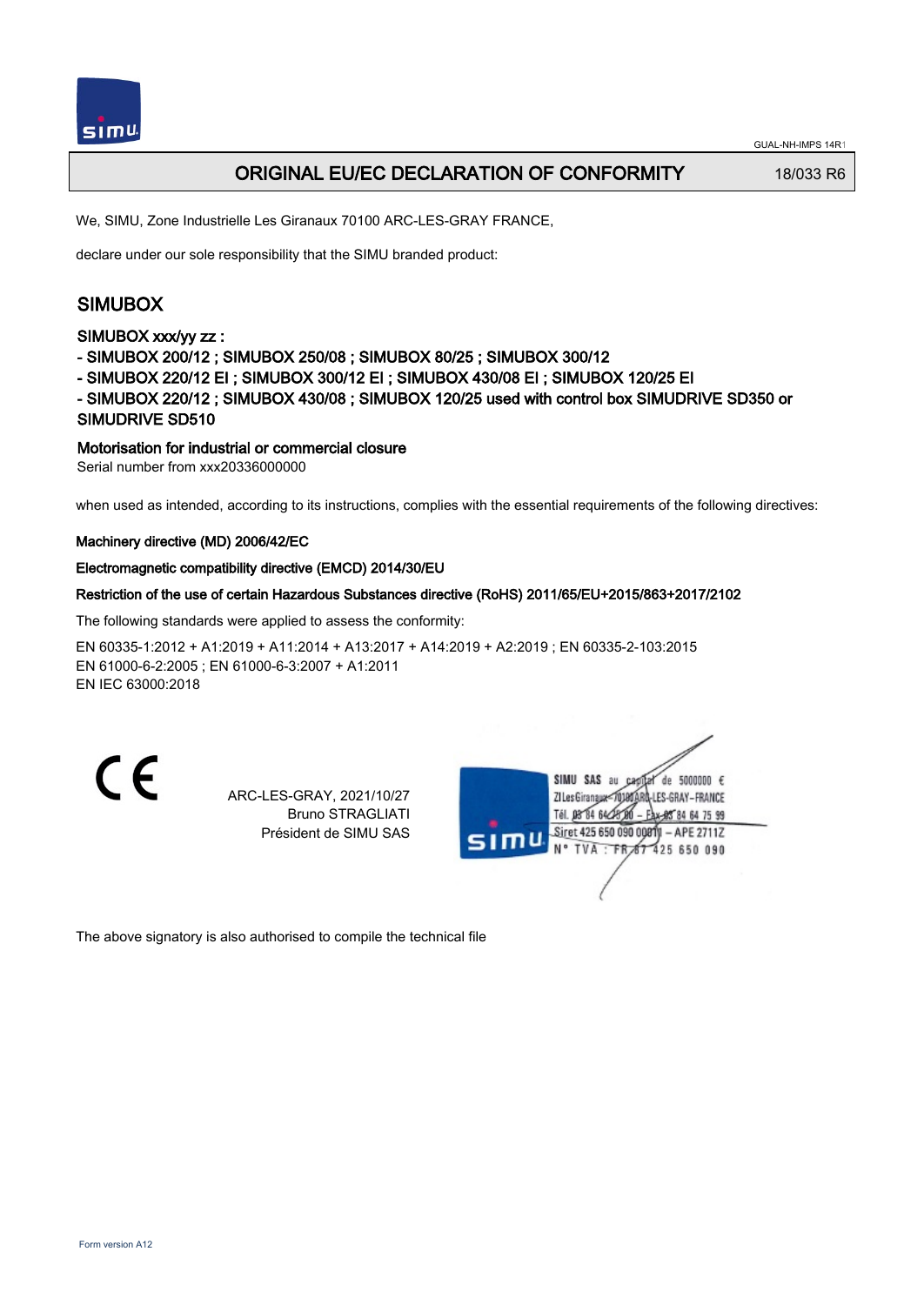



# ORIGINAL EU/EC DECLARATION OF CONFORMITY DECLARATION EU/CE DE CONFORMITE ORIGINALE

18/033 R6

We, SIMU, Zone Industrielle Les Giranaux 70100 ARC-LES-GRAY FRANCE, Nous,

declare under our sole responsibility that the SIMU branded product: declarons sous notre seule responsabilité que le produit de marque SIMU

# SIMUBOX

## SIMUBOX xxx/yy zz :

- SIMUBOX 200/12 ; SIMUBOX 250/08 ; SIMUBOX 80/25 ; SIMUBOX 300/12
- SIMUBOX 220/12 EI ; SIMUBOX 300/12 EI ; SIMUBOX 430/08 EI ; SIMUBOX 120/25 EI
- SIMUBOX 220/12 ; SIMUBOX 430/08 ; SIMUBOX 120/25 used with control box SIMUDRIVE SD350 or SIMUDRIVE SD510

## Motorisation for industrial or commercial closure

Motorisation pour fermeture commerciale ou industrielle

Serial number from xxx20336000000 Numéro de série à partir de

when used as intended, according to its instructions, complies with the essential requirements of the following directives: utilisé, selon l'usage prévu, comme décrit dans son manuel d'utilisation, est conforme aux exigences essentielles des directives suivantes

### Machinery directive (MD) 2006/42/EC

Directive Machine 2006/42/EC

#### Electromagnetic compatibility directive (EMCD) 2014/30/EU

Directive compatibilité électromagnétique 2014/30/EU

# Restriction of the use of certain Hazardous Substances directive (RoHS) 2011/65/EU+2015/863+2017/2102

Directive RoHS 2011/65/EU+2015/863+2017/2102

The following standards were applied to assess the conformity: Les normes de référence suivantes ont été appliquées pour évaluer la conformité

EN 60335‑1:2012 + A1:2019 + A11:2014 + A13:2017 + A14:2019 + A2:2019 ; EN 60335‑2‑103:2015 EN 61000‑6‑2:2005 ; EN 61000‑6‑3:2007 + A1:2011 EN IEC 63000:2018

C E

ARC-LES-GRAY, 2021/10/27 Bruno STRAGLIATI Président de SIMU SAS



The above signatory is also authorised to compile the technical file La personne signataire ci-dessus est aussi celle autorisée à constituer le dossier technique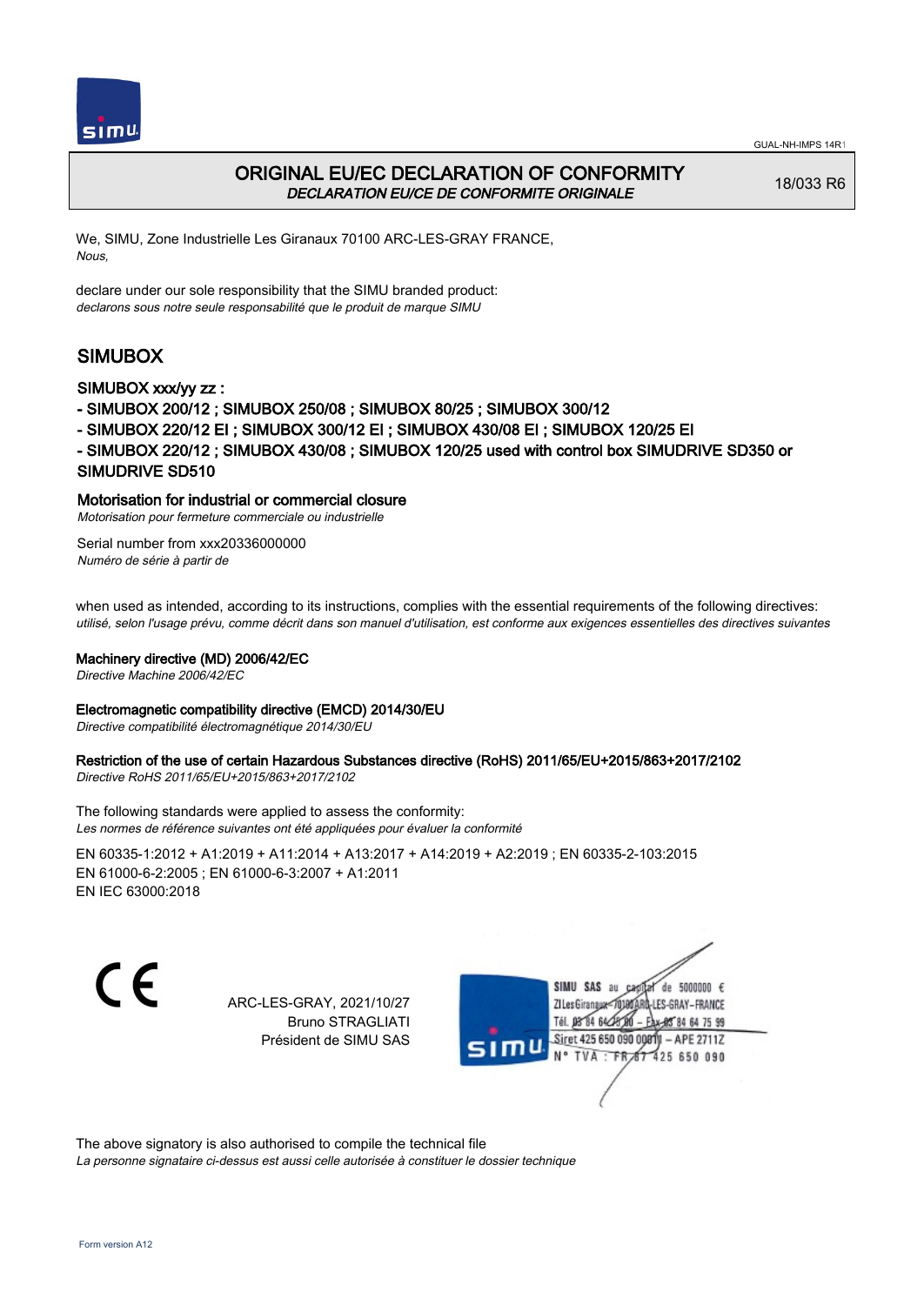



# ORIGINAL EU/EC DECLARATION OF CONFORMITY ORIGINAL EU/EG-KONFORMITÄTSERKLÄRUNG

18/033 R6

We, SIMU, Zone Industrielle Les Giranaux 70100 ARC-LES-GRAY FRANCE, Wir,

declare under our sole responsibility that the SIMU branded product: erklären unter unserer alleinigen Verantwortung, dass das mit der Marke SIMU versehene Produkt

# SIMUBOX

### SIMUBOX xxx/yy zz :

- SIMUBOX 200/12 ; SIMUBOX 250/08 ; SIMUBOX 80/25 ; SIMUBOX 300/12
- SIMUBOX 220/12 EI ; SIMUBOX 300/12 EI ; SIMUBOX 430/08 EI ; SIMUBOX 120/25 EI
- SIMUBOX 220/12 ; SIMUBOX 430/08 ; SIMUBOX 120/25 used with control box SIMUDRIVE SD350 or SIMUDRIVE SD510

## Motorisation for industrial or commercial closure

Motorisierung für gewerbliche Tore und Industrietore

Serial number from xxx20336000000 Seriennummer ab

when used as intended, according to its instructions, complies with the essential requirements of the following directives: den einschlägigen Bestimmungen der folgenden Richtlinien entspricht, wenn es nach den Anweisungen des Herstellers bestimmungsgemäß verwendet wird

### Machinery directive (MD) 2006/42/EC

Maschinenrichtlinie 2006/42/EC

#### Electromagnetic compatibility directive (EMCD) 2014/30/EU

Richtlinie über die elektromagnetische Verträglichkeit 2014/30/EU

### Restriction of the use of certain Hazardous Substances directive (RoHS) 2011/65/EU+2015/863+2017/2102

RoHS-Richtlinie 2011/65/EU+2015/863+2017/2102

The following standards were applied to assess the conformity: Die Konformität wird durch die Einhaltung folgender Normen nachgewiesen

EN 60335‑1:2012 + A1:2019 + A11:2014 + A13:2017 + A14:2019 + A2:2019 ; EN 60335‑2‑103:2015 EN 61000‑6‑2:2005 ; EN 61000‑6‑3:2007 + A1:2011 EN IEC 63000:2018

C E

ARC-LES-GRAY, 2021/10/27 Bruno STRAGLIATI Président de SIMU SAS



The above signatory is also authorised to compile the technical file

Die oben genannte Person ist auch bevollmächtigt, die relevanten technischen Unterlagen zusammenzustellen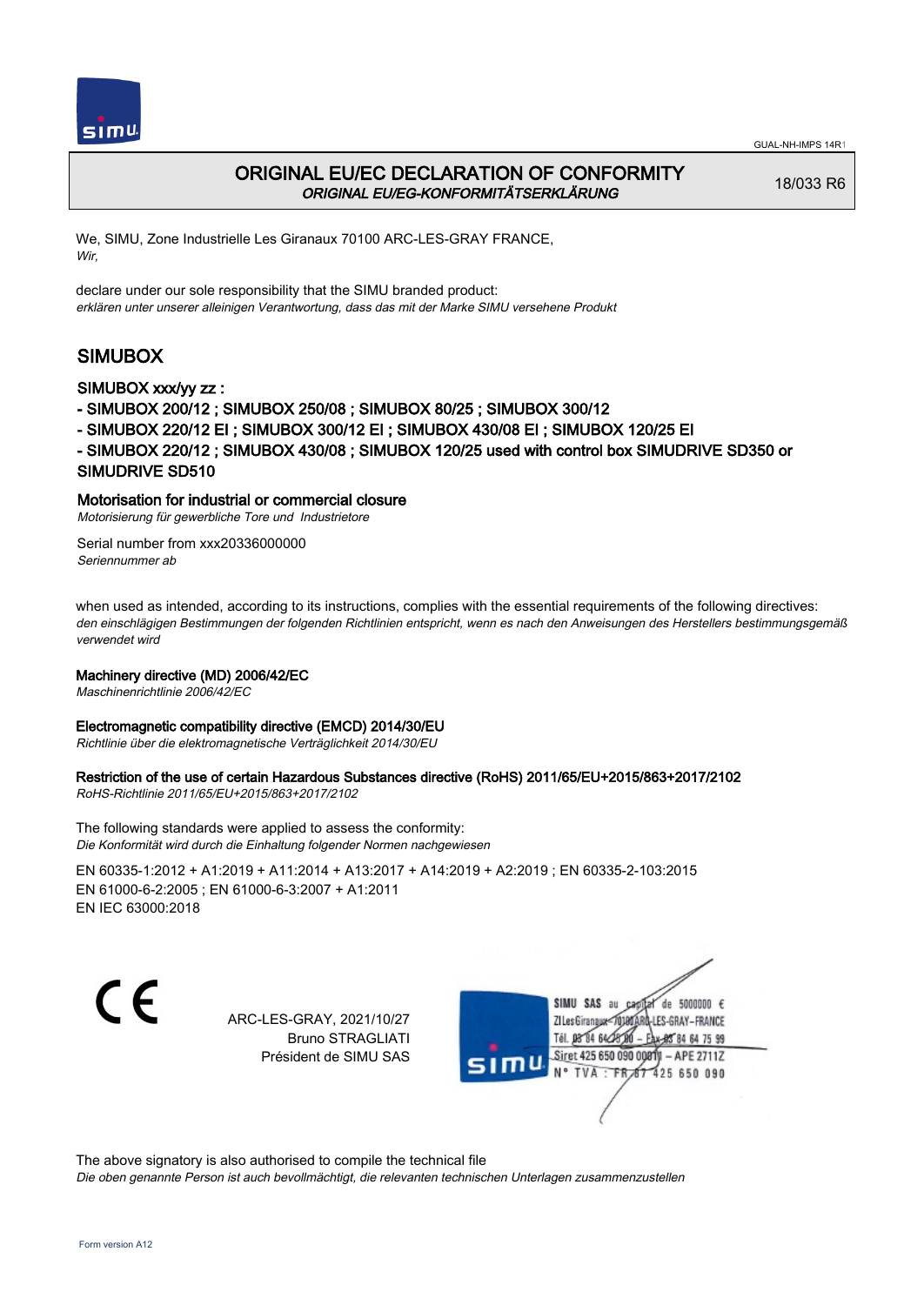



# ORIGINAL EU/EC DECLARATION OF CONFORMITY DECLARACIÓN UE/CE DE CONFORMIDAD ORIGINAL

18/033 R6

We, SIMU, Zone Industrielle Les Giranaux 70100 ARC-LES-GRAY FRANCE, Nosotros,

declare under our sole responsibility that the SIMU branded product: declaramos bajo nuestra única responsabilidad, que los productos de la marca SIMU

# SIMUBOX

## SIMUBOX xxx/yy zz :

- SIMUBOX 200/12 ; SIMUBOX 250/08 ; SIMUBOX 80/25 ; SIMUBOX 300/12
- SIMUBOX 220/12 EI ; SIMUBOX 300/12 EI ; SIMUBOX 430/08 EI ; SIMUBOX 120/25 EI
- SIMUBOX 220/12 ; SIMUBOX 430/08 ; SIMUBOX 120/25 used with control box SIMUDRIVE SD350 or SIMUDRIVE SD510

## Motorisation for industrial or commercial closure

Motorización de cierres industriales y comerciales

Serial number from xxx20336000000 número de serie a partir de

when used as intended, according to its instructions, complies with the essential requirements of the following directives: cuando se utilizan según el uso previsto, de conformidad con sus instrucciones, cumplen con los requisitos esenciales de las siguientes directivas

### Machinery directive (MD) 2006/42/EC

Directiva "Máquinas" 2006/42/EC

### Electromagnetic compatibility directive (EMCD) 2014/30/EU

Directiva compatibilidad electromagnética 2014/30/EU

### Restriction of the use of certain Hazardous Substances directive (RoHS) 2011/65/EU+2015/863+2017/2102

Directiva RoHS 2011/65/EU+2015/863+2017/2102

The following standards were applied to assess the conformity: Las siguientes normas de referencia han sido aplicadas para evaluar la conformidad

EN 60335‑1:2012 + A1:2019 + A11:2014 + A13:2017 + A14:2019 + A2:2019 ; EN 60335‑2‑103:2015 EN 61000‑6‑2:2005 ; EN 61000‑6‑3:2007 + A1:2011 EN IEC 63000:2018

C E

ARC-LES-GRAY, 2021/10/27 Bruno STRAGLIATI Président de SIMU SAS



The above signatory is also authorised to compile the technical file el firmante, anteriormente mencionado tambien esta facultado para elaborar el expediente tecnico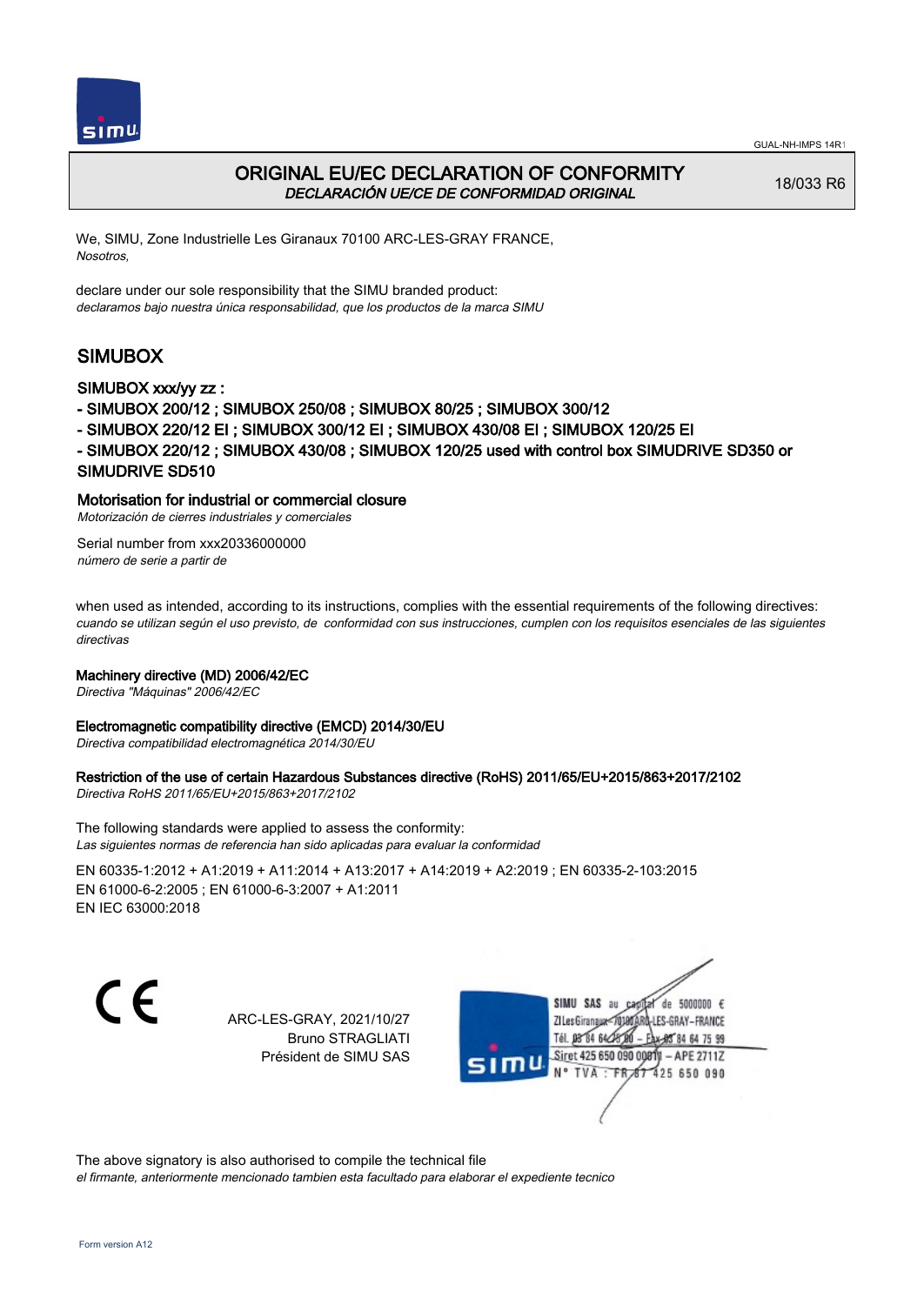



# ORIGINAL EU/EC DECLARATION OF CONFORMITY DICHIARAZIONE DI CONFORMITÀ UE/CE ORIGINALE

18/033 R6

We, SIMU, Zone Industrielle Les Giranaux 70100 ARC-LES-GRAY FRANCE, Noi,

declare under our sole responsibility that the SIMU branded product: dichiariamo sotto la nostra esclusiva responsabilità che l'appareccho di marca SIMU

# SIMUBOX

## SIMUBOX xxx/yy zz :

- SIMUBOX 200/12 ; SIMUBOX 250/08 ; SIMUBOX 80/25 ; SIMUBOX 300/12
- SIMUBOX 220/12 EI ; SIMUBOX 300/12 EI ; SIMUBOX 430/08 EI ; SIMUBOX 120/25 EI
- SIMUBOX 220/12 ; SIMUBOX 430/08 ; SIMUBOX 120/25 used with control box SIMUDRIVE SD350 or SIMUDRIVE SD510

## Motorisation for industrial or commercial closure

Motorizzazione per portone e serranda commerciale o industriale

Serial number from xxx20336000000 Numero di serie a partire da

when used as intended, according to its instructions, complies with the essential requirements of the following directives: se utilizzato secondo l'uso previsto, come descritto nel suo manuale d'istruzioni, è conforme ai requisiti essenziali delle seguenti Direttive

### Machinery directive (MD) 2006/42/EC

Direttiva Macchine 2006/42/EC

### Electromagnetic compatibility directive (EMCD) 2014/30/EU

Direttiva compatibilità elettromagnetica 2014/30/EU

# Restriction of the use of certain Hazardous Substances directive (RoHS) 2011/65/EU+2015/863+2017/2102

Direttiva RoHS 2011/65/EU+2015/863+2017/2102

The following standards were applied to assess the conformity: I seguenti standard di riferimento sono stati applicati per ottenere la conformità

EN 60335‑1:2012 + A1:2019 + A11:2014 + A13:2017 + A14:2019 + A2:2019 ; EN 60335‑2‑103:2015 EN 61000‑6‑2:2005 ; EN 61000‑6‑3:2007 + A1:2011 EN IEC 63000:2018

CE

ARC-LES-GRAY, 2021/10/27 Bruno STRAGLIATI Président de SIMU SAS



The above signatory is also authorised to compile the technical file Il firmatario è inoltre autorizzato a costituire il fascicolo tecnico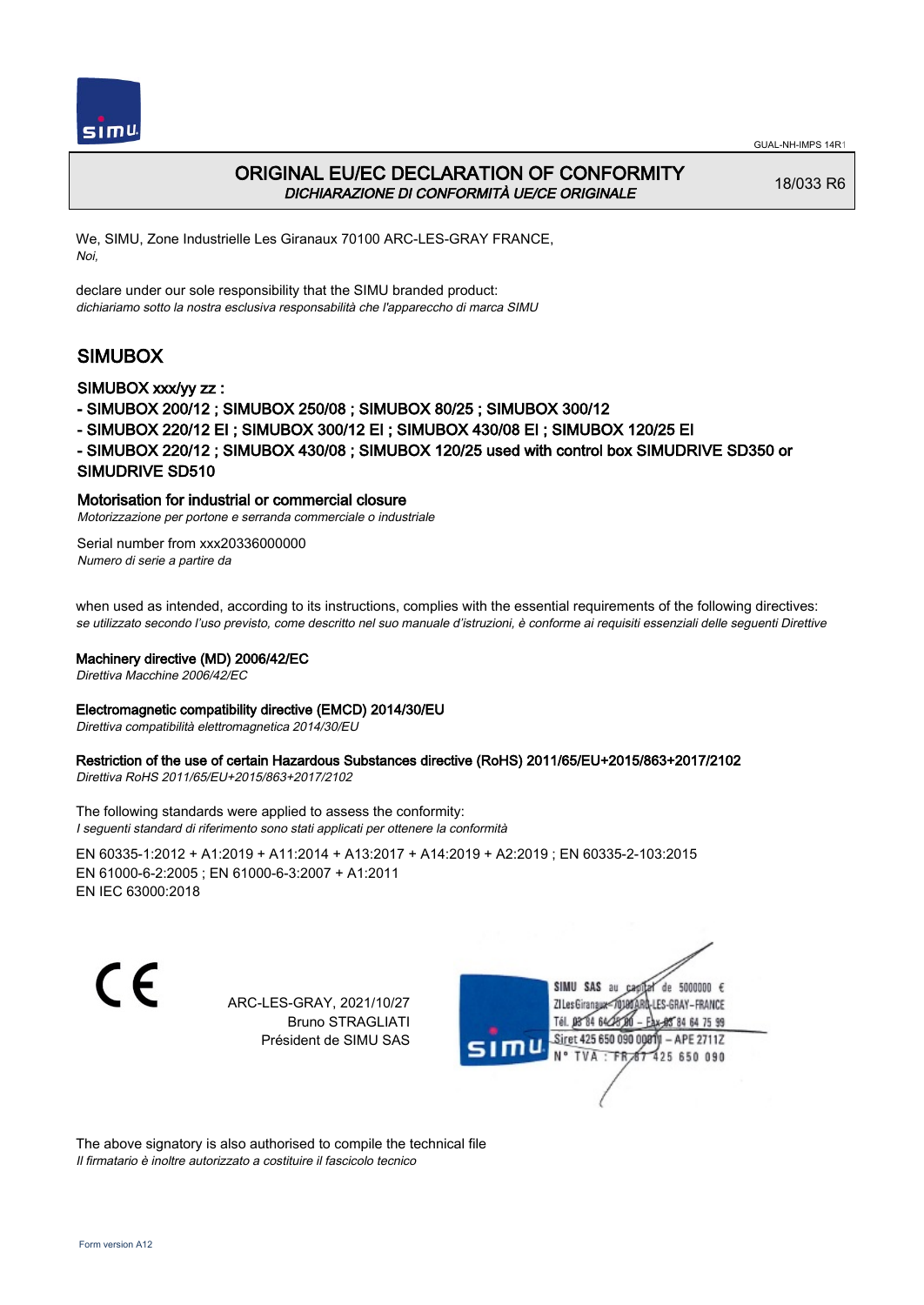



# ORIGINAL EU/EC DECLARATION OF CONFORMITY ОРИГИНАЛНА EU/EC ДЕКЛАРАЦИЯ ЗА СЪОТВЕТСТВИЕ

18/033 R6

We, SIMU, Zone Industrielle Les Giranaux 70100 ARC-LES-GRAY FRANCE, Ние,

declare under our sole responsibility that the SIMU branded product: декларираме на своя лична отговорност, че продукт с търговска марка SIMU

# SIMUBOX

## SIMUBOX xxx/yy zz :

- SIMUBOX 200/12 ; SIMUBOX 250/08 ; SIMUBOX 80/25 ; SIMUBOX 300/12
- SIMUBOX 220/12 EI ; SIMUBOX 300/12 EI ; SIMUBOX 430/08 EI ; SIMUBOX 120/25 EI
- SIMUBOX 220/12 ; SIMUBOX 430/08 ; SIMUBOX 120/25 used with control box SIMUDRIVE SD350 or SIMUDRIVE SD510

## Motorisation for industrial or commercial closure

Моторизация за индустриални или търговски затваряния

Serial number from xxx20336000000 сериен номер от

when used as intended, according to its instructions, complies with the essential requirements of the following directives: когато се използва съобразно предназначението си и в съответствие с инструкциите е в съответствие с основните изисквания на следните директиви

### Machinery directive (MD) 2006/42/EC

Машинна директива 2006/42/EC

### Electromagnetic compatibility directive (EMCD) 2014/30/EU

Директива за електромагнитна съвместимост 2014/30/EU

### Restriction of the use of certain Hazardous Substances directive (RoHS) 2011/65/EU+2015/863+2017/2102

RoHS Директива относно ограничението на употребата на определени опасни вещества в електрическото и електронното оборудване 2011/65/EU+2015/863+2017/2102

The following standards were applied to assess the conformity: Следните референтни стандарти са приложени за оценяване на съответствието

EN 60335‑1:2012 + A1:2019 + A11:2014 + A13:2017 + A14:2019 + A2:2019 ; EN 60335‑2‑103:2015 EN 61000‑6‑2:2005 ; EN 61000‑6‑3:2007 + A1:2011 EN IEC 63000:2018

C E

ARC-LES-GRAY, 2021/10/27 Bruno STRAGLIATI Président de SIMU SAS



The above signatory is also authorised to compile the technical file Гоеподписващия също е упълномощен да съставя техническо досие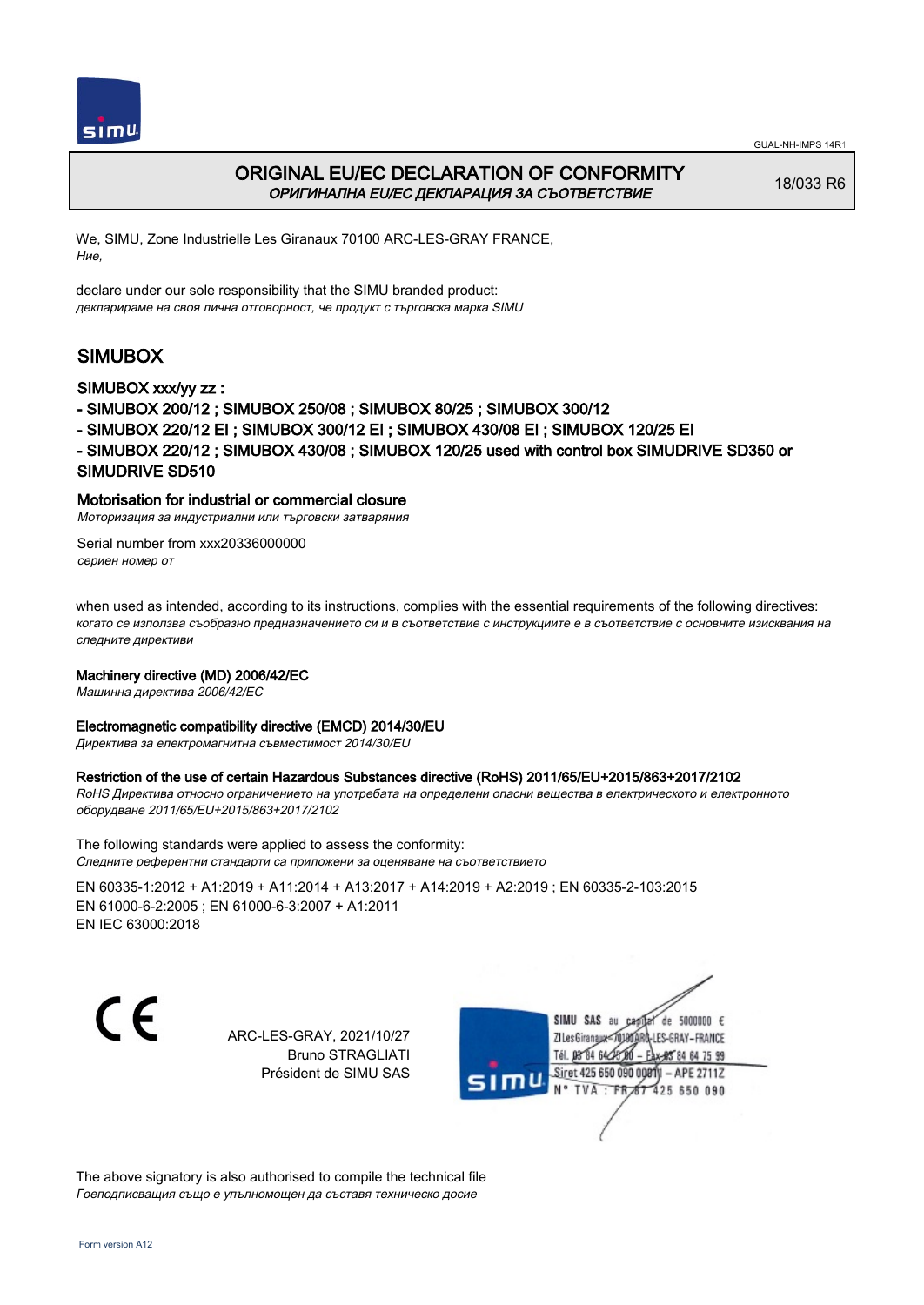

# ORIGINAL EU/EC DECLARATION OF CONFORMITY ORIGINÁLNÍ EU/ES PROHLÁŠENÍ O SHODĚ

18/033 R6

We, SIMU, Zone Industrielle Les Giranaux 70100 ARC-LES-GRAY FRANCE, My,

declare under our sole responsibility that the SIMU branded product: prohlašujeme na svou výlučnou odpovědnost, že výrobek značky SIMU

# SIMUBOX

## SIMUBOX xxx/yy zz :

- SIMUBOX 200/12 ; SIMUBOX 250/08 ; SIMUBOX 80/25 ; SIMUBOX 300/12
- SIMUBOX 220/12 EI ; SIMUBOX 300/12 EI ; SIMUBOX 430/08 EI ; SIMUBOX 120/25 EI
- SIMUBOX 220/12 ; SIMUBOX 430/08 ; SIMUBOX 120/25 used with control box SIMUDRIVE SD350 or SIMUDRIVE SD510

## Motorisation for industrial or commercial closure

Pohon pro průmyslová nebo komerční vrata

Serial number from xxx20336000000 Sériové číslo od

when used as intended, according to its instructions, complies with the essential requirements of the following directives: pokud je používán v souladu s účelem použití a s návodem, splňuje základní požadavky těchto směrnic

### Machinery directive (MD) 2006/42/EC

Směrnice o strojních zařízeních 2006/42/EC

### Electromagnetic compatibility directive (EMCD) 2014/30/EU

Směrnice o elektromagnetické kompatibilitě 2014/30/EU

#### Restriction of the use of certain Hazardous Substances directive (RoHS) 2011/65/EU+2015/863+2017/2102

Směrnice o omezení používání některých nebezpečných látek v elektrických a elektronických zařízeních 2011/65/EU+2015/863+2017/2102

The following standards were applied to assess the conformity: Pro posouzení shody byly použity následující normy

EN 60335‑1:2012 + A1:2019 + A11:2014 + A13:2017 + A14:2019 + A2:2019 ; EN 60335‑2‑103:2015 EN 61000‑6‑2:2005 ; EN 61000‑6‑3:2007 + A1:2011 EN IEC 63000:2018

C E

ARC-LES-GRAY, 2021/10/27 Bruno STRAGLIATI Président de SIMU SAS



The above signatory is also authorised to compile the technical file Výše uvedená osoba je také osoba pověřená sestavením technické dokumentace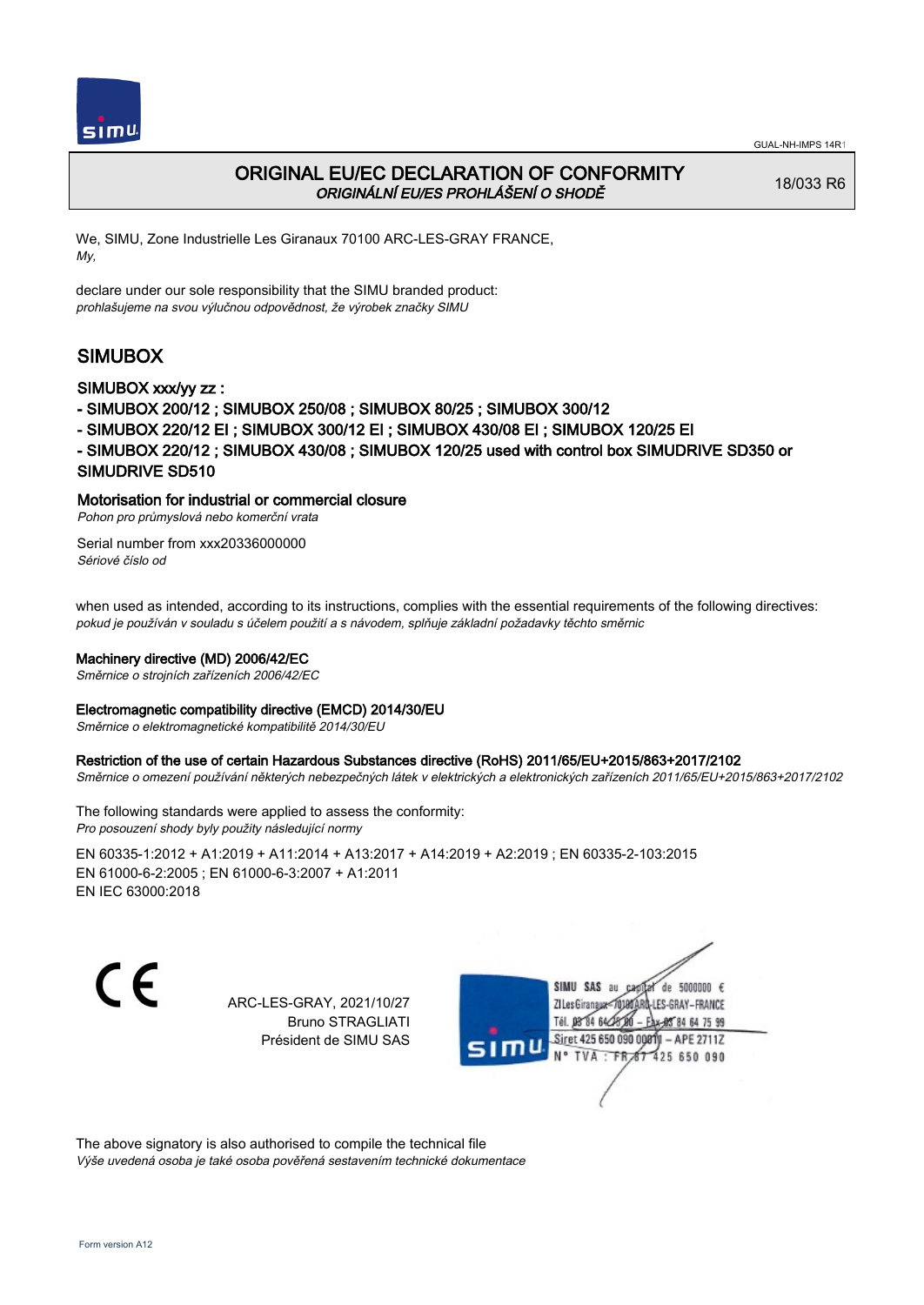



# ORIGINAL EU/EC DECLARATION OF CONFORMITY ORIGINAL EU/EF-OVERENSSTEMMELSESERKLÆRING

18/033 R6

We, SIMU, Zone Industrielle Les Giranaux 70100 ARC-LES-GRAY FRANCE, Vi,

declare under our sole responsibility that the SIMU branded product: erklærer som eneansvarlige, at SIMU mærkede produkter

# SIMUBOX

## SIMUBOX xxx/yy zz :

- SIMUBOX 200/12 ; SIMUBOX 250/08 ; SIMUBOX 80/25 ; SIMUBOX 300/12
- SIMUBOX 220/12 EI ; SIMUBOX 300/12 EI ; SIMUBOX 430/08 EI ; SIMUBOX 120/25 EI
- SIMUBOX 220/12 ; SIMUBOX 430/08 ; SIMUBOX 120/25 used with control box SIMUDRIVE SD350 or SIMUDRIVE SD510

## Motorisation for industrial or commercial closure

Motorisering til industriel eller kommerciel sikring

Serial number from xxx20336000000 serienummer fra

when used as intended, according to its instructions, complies with the essential requirements of the following directives: når det anvendes efter hensigten, efter dennes instrukser, overholder kravene i følgende direktiver

### Machinery directive (MD) 2006/42/EC

Maskindirektivet 2006/42/EC

### Electromagnetic compatibility directive (EMCD) 2014/30/EU

Elektromagnetisk kompatibilitet direktiv 2014/30/EU

# Restriction of the use of certain Hazardous Substances directive (RoHS) 2011/65/EU+2015/863+2017/2102

RoHS direktiv 2011/65/EU+2015/863+2017/2102

The following standards were applied to assess the conformity: Referencestandarderne der følger blev anvendt til at vurdere overholdelsen

EN 60335‑1:2012 + A1:2019 + A11:2014 + A13:2017 + A14:2019 + A2:2019 ; EN 60335‑2‑103:2015 EN 61000‑6‑2:2005 ; EN 61000‑6‑3:2007 + A1:2011 EN IEC 63000:2018

C E

ARC-LES-GRAY, 2021/10/27 Bruno STRAGLIATI Président de SIMU SAS



The above signatory is also authorised to compile the technical file Personen nævnt ovenfor er også godkendt til at udarbejde det tekniske dossier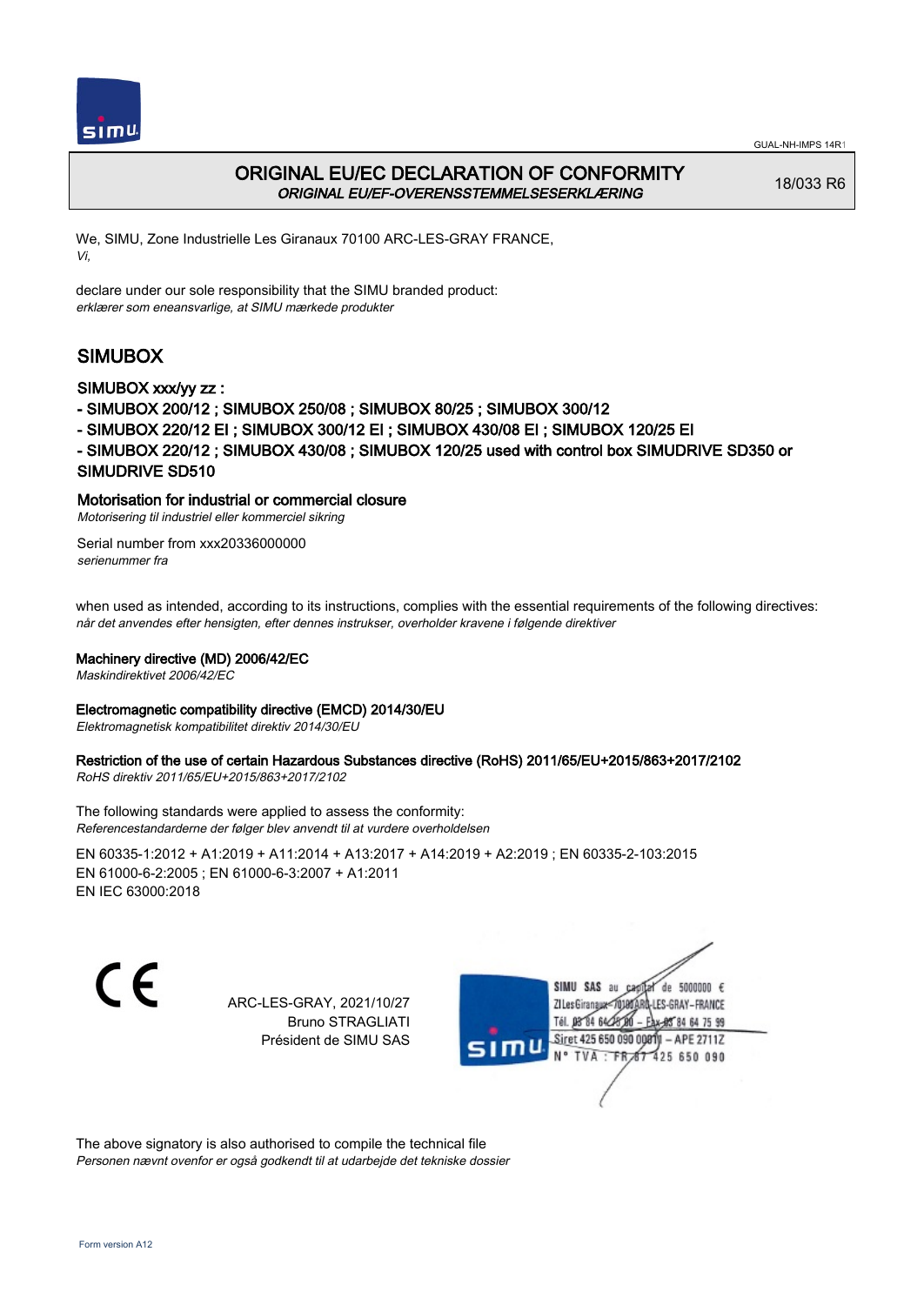



# ORIGINAL EU/EC DECLARATION OF CONFORMITY EL/EK VASTAVUSDEKLARATSIOON

18/033 R6

We, SIMU, Zone Industrielle Les Giranaux 70100 ARC-LES-GRAY FRANCE, Meie,

declare under our sole responsibility that the SIMU branded product: kinnitame kogu vastutusega, et SIMU kaubamärgiga tooted

# SIMUBOX

## SIMUBOX xxx/yy zz :

- SIMUBOX 200/12 ; SIMUBOX 250/08 ; SIMUBOX 80/25 ; SIMUBOX 300/12
- SIMUBOX 220/12 EI ; SIMUBOX 300/12 EI ; SIMUBOX 430/08 EI ; SIMUBOX 120/25 EI
- SIMUBOX 220/12 ; SIMUBOX 430/08 ; SIMUBOX 120/25 used with control box SIMUDRIVE SD350 or SIMUDRIVE SD510

## Motorisation for industrial or commercial closure

Tööstuslike ja kaubanduslike uste motoriseering

Serial number from xxx20336000000 Seerianumber alates

when used as intended, according to its instructions, complies with the essential requirements of the following directives: kui kasutatakse eesmärgipäraselt ja juhiste kohaselt, vastavad käesoleva direktiivi põhinõuetele

### Machinery directive (MD) 2006/42/EC

Masinate direktiiv 2006/42/EC

### Electromagnetic compatibility directive (EMCD) 2014/30/EU

Elektromagnetilise ühilduvuse direktiiv 2014/30/EU

#### Restriction of the use of certain Hazardous Substances directive (RoHS) 2011/65/EU+2015/863+2017/2102

RoHs direktiiv ohtlike ainete kasutamise piirangute kohta elektri- ja elektroonikaseadmetes 2011/65/EU+2015/863+2017/2102

The following standards were applied to assess the conformity: Vastavusdeklaratsiooni hindamiseks kasutatakse järgmisi standardeid

EN 60335‑1:2012 + A1:2019 + A11:2014 + A13:2017 + A14:2019 + A2:2019 ; EN 60335‑2‑103:2015 EN 61000‑6‑2:2005 ; EN 61000‑6‑3:2007 + A1:2011 EN IEC 63000:2018

C E

ARC-LES-GRAY, 2021/10/27 Bruno STRAGLIATI Président de SIMU SAS



The above signatory is also authorised to compile the technical file Eelpool nimetatud isik on volitatud koostama tehnilist dokumentatsiooni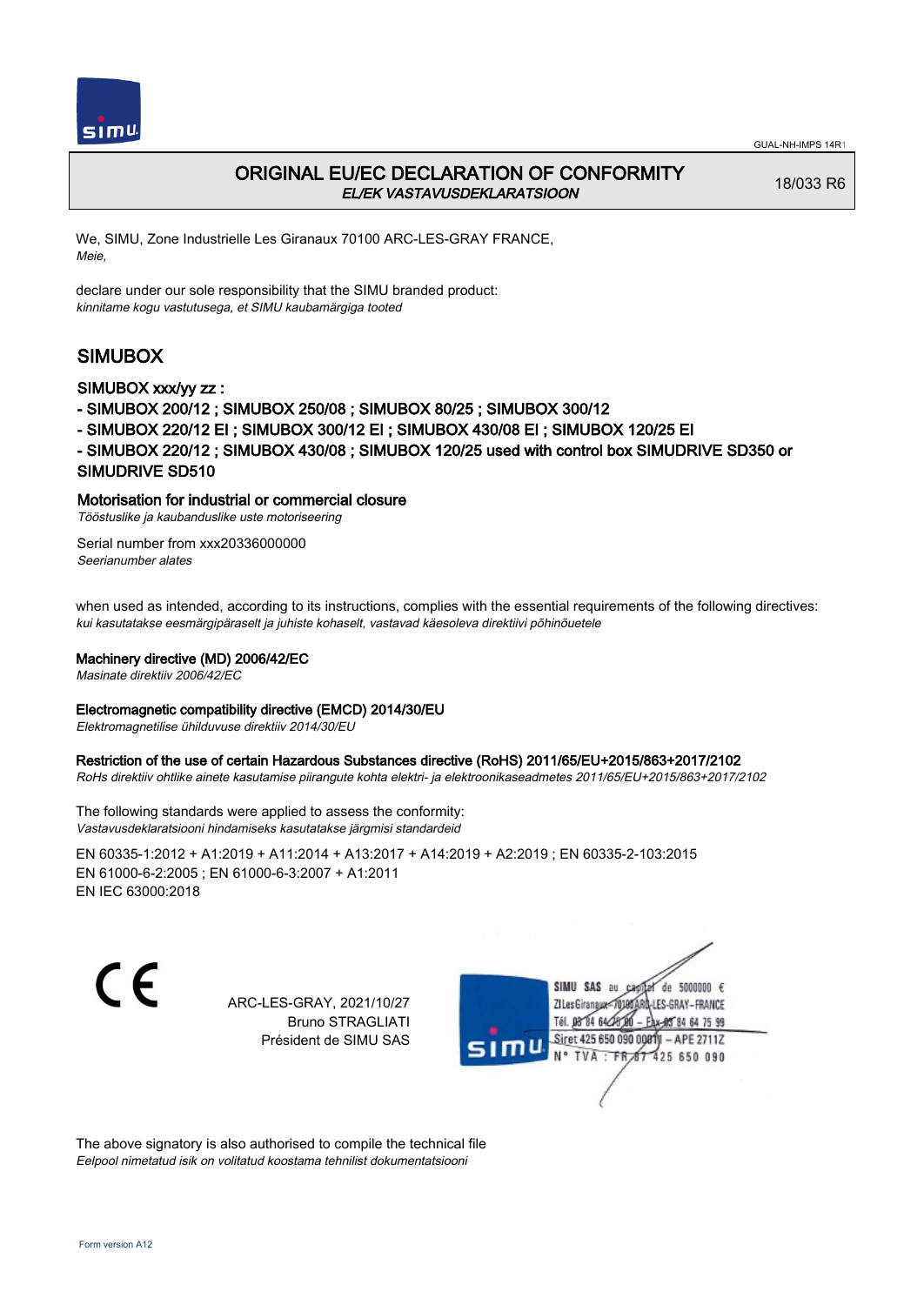



# ORIGINAL EU/EC DECLARATION OF CONFORMITY ALKUPERÄISET EU/EY-VAATIMUSTENMUKAISUUSVAKUUTUS

18/033 R6

We, SIMU, Zone Industrielle Les Giranaux 70100 ARC-LES-GRAY FRANCE, Me,

declare under our sole responsibility that the SIMU branded product: vakuutamme omalla vastuullamme, että SIMU merkkituote

# SIMUBOX

## SIMUBOX xxx/yy zz :

- SIMUBOX 200/12 ; SIMUBOX 250/08 ; SIMUBOX 80/25 ; SIMUBOX 300/12
- SIMUBOX 220/12 EI ; SIMUBOX 300/12 EI ; SIMUBOX 430/08 EI ; SIMUBOX 120/25 EI
- SIMUBOX 220/12 ; SIMUBOX 430/08 ; SIMUBOX 120/25 used with control box SIMUDRIVE SD350 or SIMUDRIVE SD510

## Motorisation for industrial or commercial closure

Rullautuvien murtosuojien motorisointi

Serial number from xxx20336000000 sarjanumerot

when used as intended, according to its instructions, complies with the essential requirements of the following directives: kun käytettynä oikein ja sen ohjeiden mukaan, noudattaa seuraavien direktiivien olennaisia vaatimuksia

### Machinery directive (MD) 2006/42/EC

Konedirektiivin 2006/42/EC

#### Electromagnetic compatibility directive (EMCD) 2014/30/EU

Sähkömagneettinen yhteensopivuus direktiivin 2014/30/EU

# Restriction of the use of certain Hazardous Substances directive (RoHS) 2011/65/EU+2015/863+2017/2102

RoHS direktiivin 2011/65/EU+2015/863+2017/2102

The following standards were applied to assess the conformity: Seuraavia viitestandardeja sovellettiin vaatimustenmukaisuusvakuutusta arvioitaessa

EN 60335‑1:2012 + A1:2019 + A11:2014 + A13:2017 + A14:2019 + A2:2019 ; EN 60335‑2‑103:2015 EN 61000‑6‑2:2005 ; EN 61000‑6‑3:2007 + A1:2011 EN IEC 63000:2018

CE

ARC-LES-GRAY, 2021/10/27 Bruno STRAGLIATI Président de SIMU SAS



The above signatory is also authorised to compile the technical file Yllä allekirjoittaja on myös valtuutettu kokoamaan teknisten tiedostojen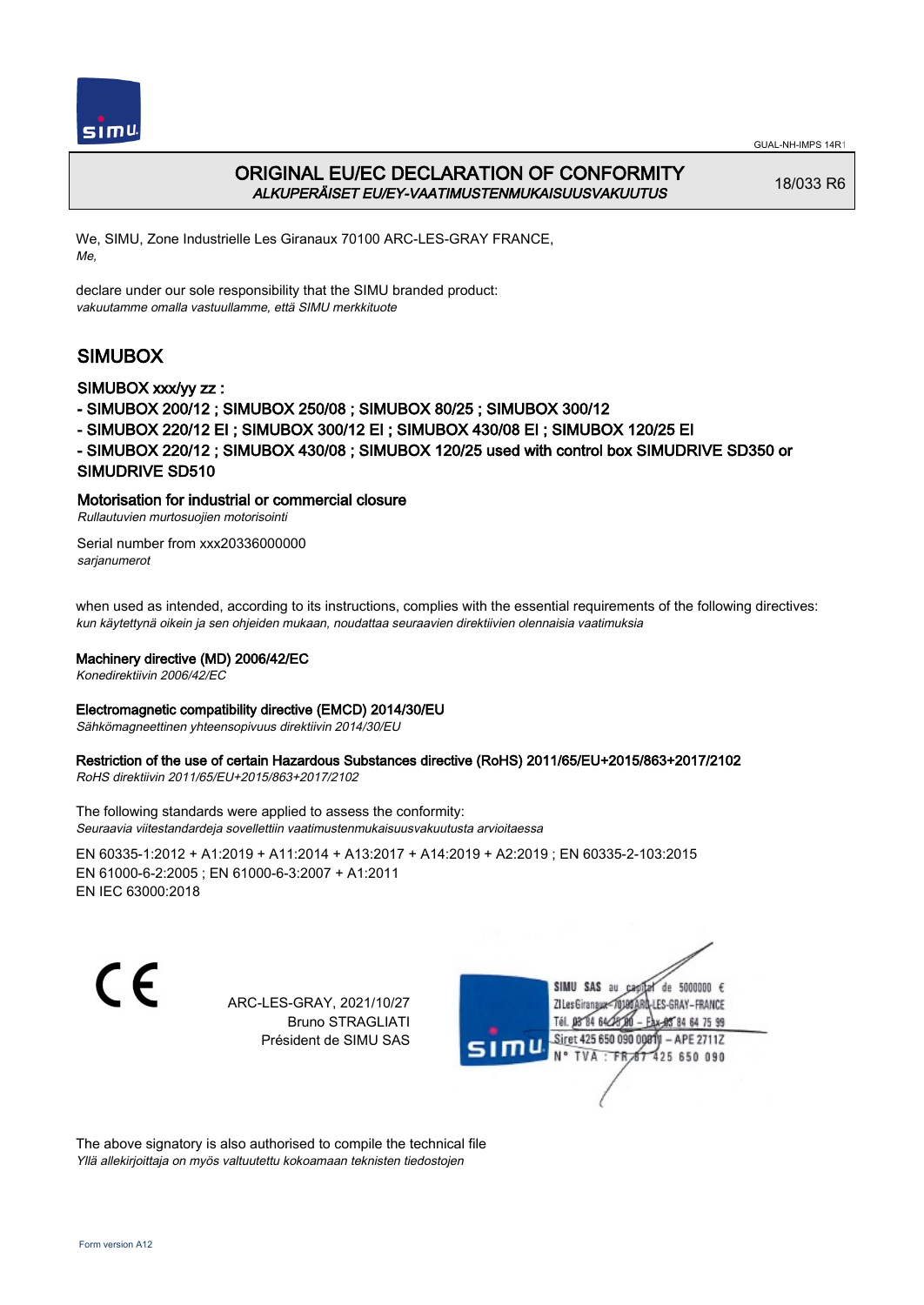



# ORIGINAL EU/EC DECLARATION OF CONFORMITY ΠΡΩΤΟΤΥΠΟ ΔΗΛΩΣΗ ΣΥΜΜΟΡΦΩΣΗΣ ΕΕ/EK

18/033 R6

We, SIMU, Zone Industrielle Les Giranaux 70100 ARC-LES-GRAY FRANCE, εμείς,

declare under our sole responsibility that the SIMU branded product: Δηλώνουμε αναλαμβάνοντας την αποκλειστική ευθύνη ότι το επώνυμο προϊόν SIMU

# SIMUBOX

### SIMUBOX xxx/yy zz :

- SIMUBOX 200/12 ; SIMUBOX 250/08 ; SIMUBOX 80/25 ; SIMUBOX 300/12
- SIMUBOX 220/12 EI ; SIMUBOX 300/12 EI ; SIMUBOX 430/08 EI ; SIMUBOX 120/25 EI
- SIMUBOX 220/12 ; SIMUBOX 430/08 ; SIMUBOX 120/25 used with control box SIMUDRIVE SD350 or SIMUDRIVE SD510

### Motorisation for industrial or commercial closure

Μηχανοκίνηση για βιομηχανικά ή εμπορικά κλεισίματα

Serial number from xxx20336000000 σειριακό αριθμό από

when used as intended, according to its instructions, complies with the essential requirements of the following directives: όταν χρησιμοποιείται όπως έχει προβλεφθεί, σύμφωνα με τις οδηγίες του, συμφωνεί με τις βασικές απαιτήσεις των ακόλουθων οδηγιών

#### Machinery directive (MD) 2006/42/EC

Οδηγία περι μηχανικού εξοπλισμού 2006/42/EC

### Electromagnetic compatibility directive (EMCD) 2014/30/EU

Οδηγία ηλεκτρομαγνητικής συμβατότητας 2014/30/EU

# Restriction of the use of certain Hazardous Substances directive (RoHS) 2011/65/EU+2015/863+2017/2102

Οδηγίας RoHS 2011/65/EU+2015/863+2017/2102

The following standards were applied to assess the conformity: Τα πρότυπα αναφοράς που ακολουθούν εφαρμόστηκαν με σκοπό την αξιολόγηση της συμμόρφωσης

EN 60335‑1:2012 + A1:2019 + A11:2014 + A13:2017 + A14:2019 + A2:2019 ; EN 60335‑2‑103:2015 EN 61000‑6‑2:2005 ; EN 61000‑6‑3:2007 + A1:2011 EN IEC 63000:2018

C E

ARC-LES-GRAY, 2021/10/27 Bruno STRAGLIATI Président de SIMU SAS



The above signatory is also authorised to compile the technical file

Το πρόσωπο που αναφέρεται παραπάνω είναι επίσης εξουσιοδοτημένο να καταρτίσει τον τεχνικό φάκελο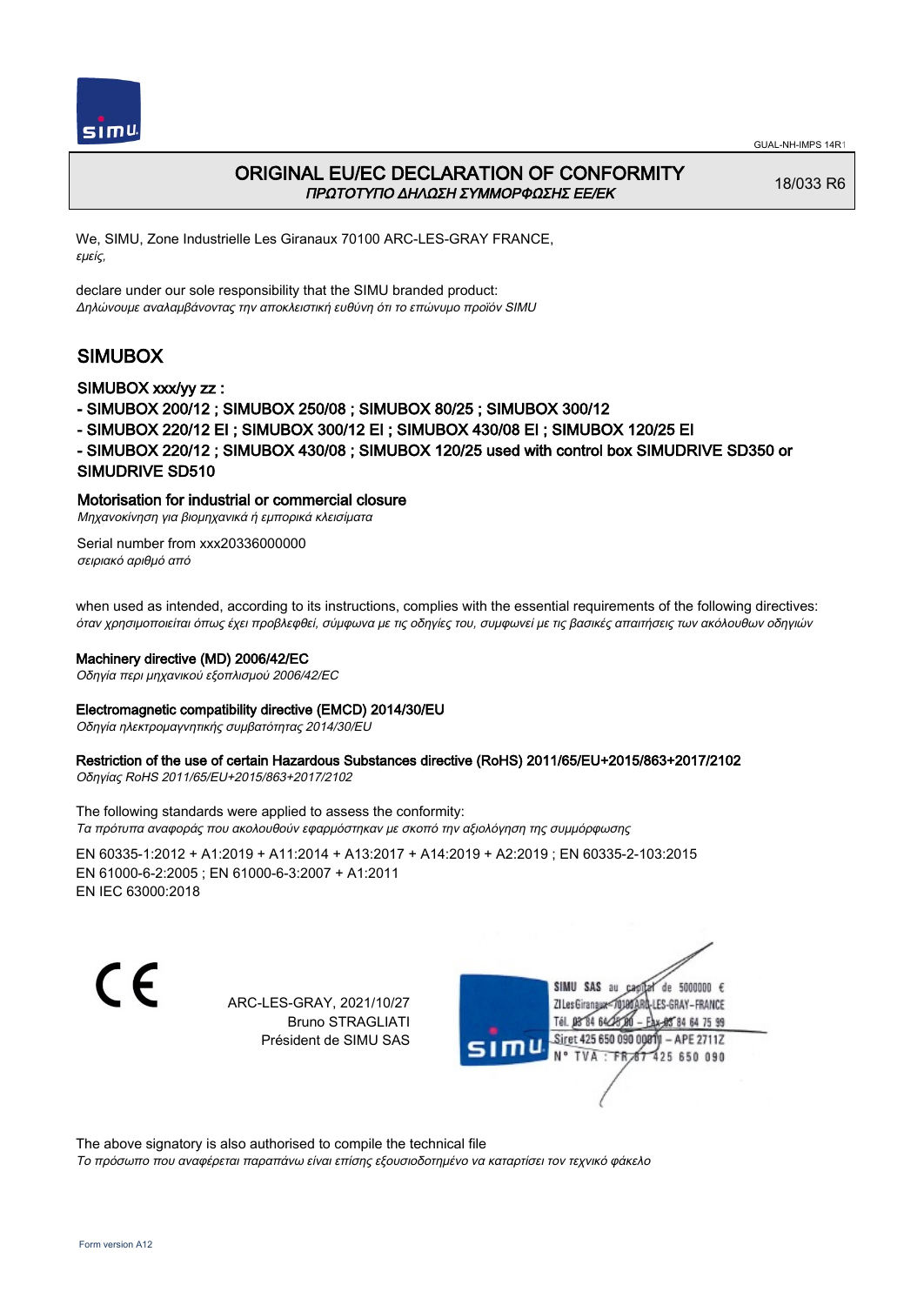



# ORIGINAL EU/EC DECLARATION OF CONFORMITY ORGINALNA EU/EC DEKLARACIJA O USKLAĐENOSTI

18/033 R6

We, SIMU, Zone Industrielle Les Giranaux 70100 ARC-LES-GRAY FRANCE, Mi,

declare under our sole responsibility that the SIMU branded product: izjavljujemo pod punom odgovornošču da je proizvod marke SIMU

# SIMUBOX

## SIMUBOX xxx/yy zz :

- SIMUBOX 200/12 ; SIMUBOX 250/08 ; SIMUBOX 80/25 ; SIMUBOX 300/12
- SIMUBOX 220/12 EI ; SIMUBOX 300/12 EI ; SIMUBOX 430/08 EI ; SIMUBOX 120/25 EI
- SIMUBOX 220/12 ; SIMUBOX 430/08 ; SIMUBOX 120/25 used with control box SIMUDRIVE SD350 or SIMUDRIVE SD510

## Motorisation for industrial or commercial closure

Motorizacija industrijskih vrata

Serial number from xxx20336000000 Serijski broj iz

when used as intended, according to its instructions, complies with the essential requirements of the following directives: ako se upotrebljava prema namjeni, prema važećim uputama, usklađen sa prijeko potrebnim zahtijevima slijedećih direktiva

### Machinery directive (MD) 2006/42/EC

Direktiva o strojevima 2006/42/EC

### Electromagnetic compatibility directive (EMCD) 2014/30/EU

Direktiva o elektromagnetskoj usklađenosti 2014/30/EU

# Restriction of the use of certain Hazardous Substances directive (RoHS) 2011/65/EU+2015/863+2017/2102

Direktiva RoHS 2011/65/EU+2015/863+2017/2102

The following standards were applied to assess the conformity: Slijedeće reference standarda se primjenjuju da se odredi usklađenost

EN 60335‑1:2012 + A1:2019 + A11:2014 + A13:2017 + A14:2019 + A2:2019 ; EN 60335‑2‑103:2015 EN 61000‑6‑2:2005 ; EN 61000‑6‑3:2007 + A1:2011 EN IEC 63000:2018

C E

ARC-LES-GRAY, 2021/10/27 Bruno STRAGLIATI Président de SIMU SAS



The above signatory is also authorised to compile the technical file Gore navedeni potpisnik također je ovlašten za sastavljanje tehničkog dokumenta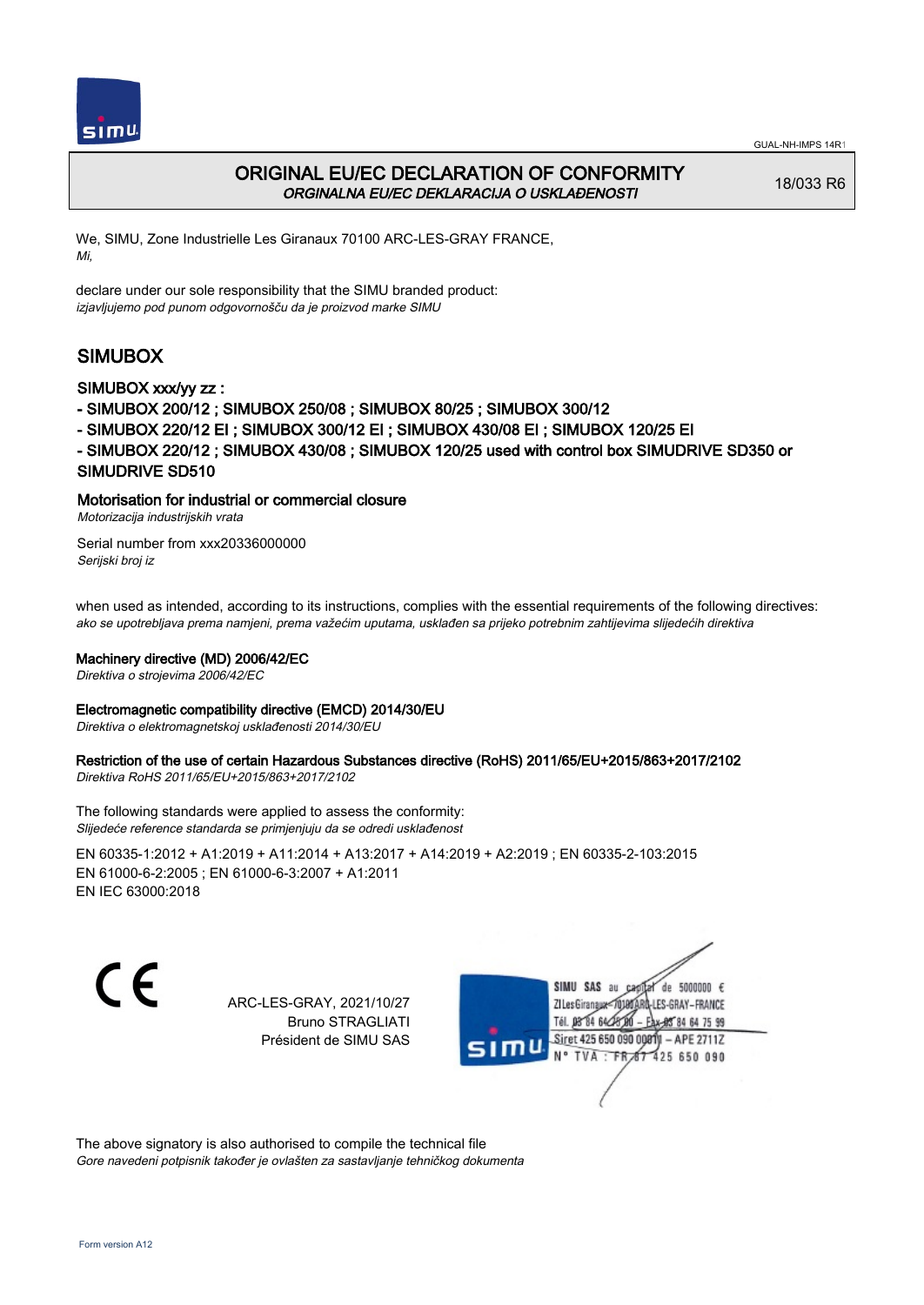



# ORIGINAL EU/EC DECLARATION OF CONFORMITY Eredeti EU/CE Megfelelőségi Nyilatkozat

18/033 R6

We, SIMU, Zone Industrielle Les Giranaux 70100 ARC-LES-GRAY FRANCE, Alulírott,

declare under our sole responsibility that the SIMU branded product: felelősségünk teljes tudatában kijelentjük, hogy a szóban forgó SIMU termék

# SIMUBOX

## SIMUBOX xxx/yy zz :

- SIMUBOX 200/12 ; SIMUBOX 250/08 ; SIMUBOX 80/25 ; SIMUBOX 300/12
- SIMUBOX 220/12 EI ; SIMUBOX 300/12 EI ; SIMUBOX 430/08 EI ; SIMUBOX 120/25 EI
- SIMUBOX 220/12 ; SIMUBOX 430/08 ; SIMUBOX 120/25 used with control box SIMUDRIVE SD350 or SIMUDRIVE SD510

## Motorisation for industrial or commercial closure

Ipari vagy lakossági bejáratok motorizálása

Serial number from xxx20336000000 Sorozatszámtól

when used as intended, according to its instructions, complies with the essential requirements of the following directives: megfelel, az alábbi irányelvekben megfogalmazott alapvető követelményeknek

### Machinery directive (MD) 2006/42/EC

Gépekre vonatkozó irányelv 2006/42/EC

### Electromagnetic compatibility directive (EMCD) 2014/30/EU

Elektromágneses megfelelőségi irányelv 2014/30/EU

# Restriction of the use of certain Hazardous Substances directive (RoHS) 2011/65/EU+2015/863+2017/2102

RoHS irányelv 2011/65/EU+2015/863+2017/2102

The following standards were applied to assess the conformity: A megfelelőség biztosításának érdekében az alábbi szabványok kerültek alkalmazásra

EN 60335‑1:2012 + A1:2019 + A11:2014 + A13:2017 + A14:2019 + A2:2019 ; EN 60335‑2‑103:2015 EN 61000‑6‑2:2005 ; EN 61000‑6‑3:2007 + A1:2011 EN IEC 63000:2018

C E

ARC-LES-GRAY, 2021/10/27 Bruno STRAGLIATI Président de SIMU SAS



The above signatory is also authorised to compile the technical file A fent említett aláíró is jogosult a műszaki dokumentáció összeállítására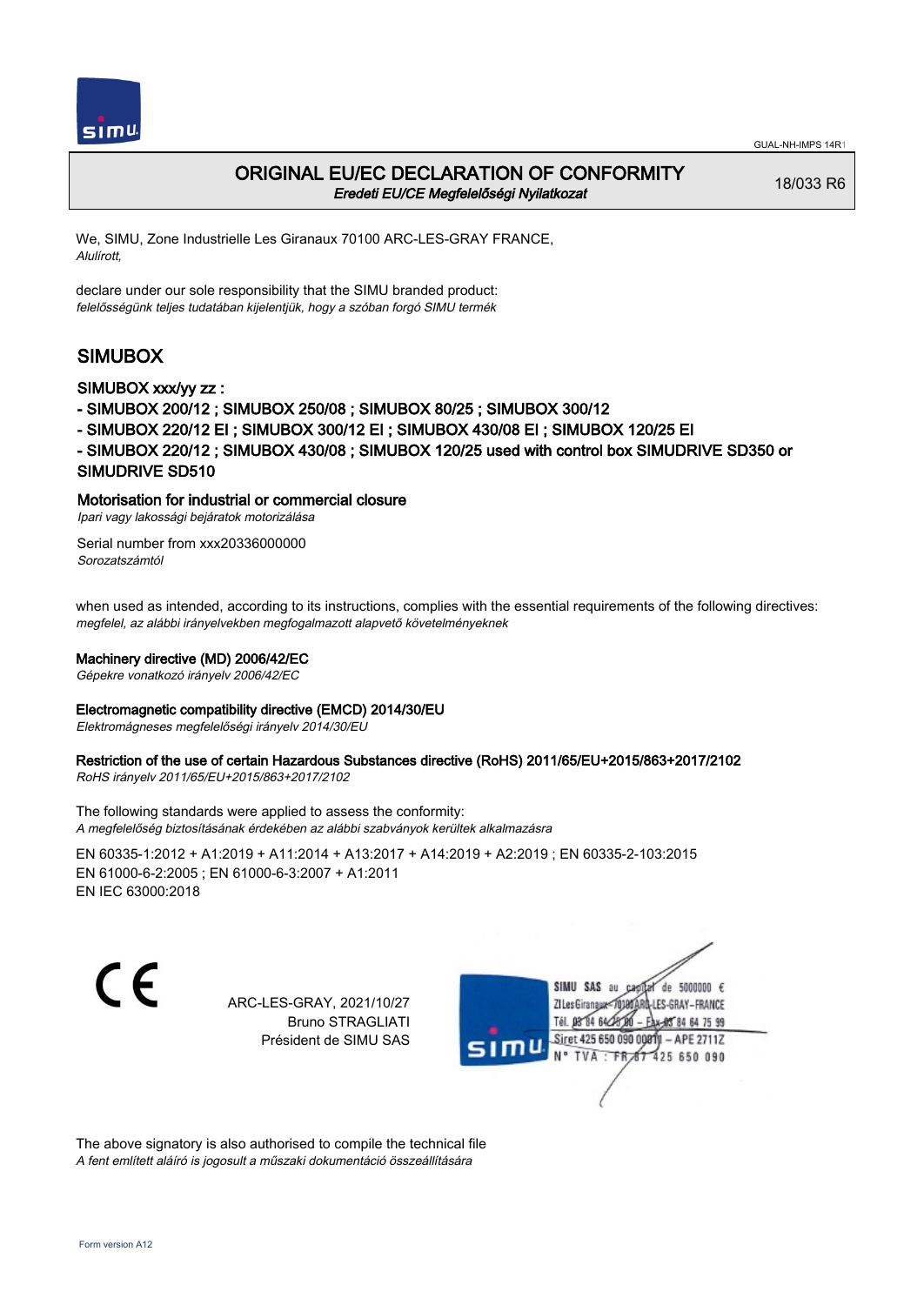



# ORIGINAL EU/EC DECLARATION OF CONFORMITY ORIGINALI ES/EB ATITIKTIES DEKLARACIJA

18/033 R6

We, SIMU, Zone Industrielle Les Giranaux 70100 ARC-LES-GRAY FRANCE, Mes,

declare under our sole responsibility that the SIMU branded product: atsakingai deklaruojame, kad SIMU kompanijos produktas

# SIMUBOX

## SIMUBOX xxx/yy zz :

- SIMUBOX 200/12 ; SIMUBOX 250/08 ; SIMUBOX 80/25 ; SIMUBOX 300/12
- SIMUBOX 220/12 EI ; SIMUBOX 300/12 EI ; SIMUBOX 430/08 EI ; SIMUBOX 120/25 EI
- SIMUBOX 220/12 ; SIMUBOX 430/08 ; SIMUBOX 120/25 used with control box SIMUDRIVE SD350 or SIMUDRIVE SD510

## Motorisation for industrial or commercial closure

Pramoninių ir komercinių uždangų automatizavimas

Serial number from xxx20336000000 Serijos numeris nuo

when used as intended, according to its instructions, complies with the essential requirements of the following directives: naudojamas pagal paskirtį, pagal gamintojo instrukcijas, atitinka esminius šių Direktyvų reikalavimus

### Machinery directive (MD) 2006/42/EC

Mašinų direktyva 2006/42/EC

#### Electromagnetic compatibility directive (EMCD) 2014/30/EU

Elektromagnetinio suderinamumo direktyva 2014/30/EU

# Restriction of the use of certain Hazardous Substances directive (RoHS) 2011/65/EU+2015/863+2017/2102

PMNA (RoHS) direktyva 2011/65/EU+2015/863+2017/2102

The following standards were applied to assess the conformity: Įverinti deklaruojamą atitiktį buvo taikomi toliau nurodyti standartai

EN 60335‑1:2012 + A1:2019 + A11:2014 + A13:2017 + A14:2019 + A2:2019 ; EN 60335‑2‑103:2015 EN 61000‑6‑2:2005 ; EN 61000‑6‑3:2007 + A1:2011 EN IEC 63000:2018

C E

ARC-LES-GRAY, 2021/10/27 Bruno STRAGLIATI Président de SIMU SAS



The above signatory is also authorised to compile the technical file Asmuo, pasirašęs šią deklaraciją, taip pat turi įgaliojimą sudaryti techninę bylą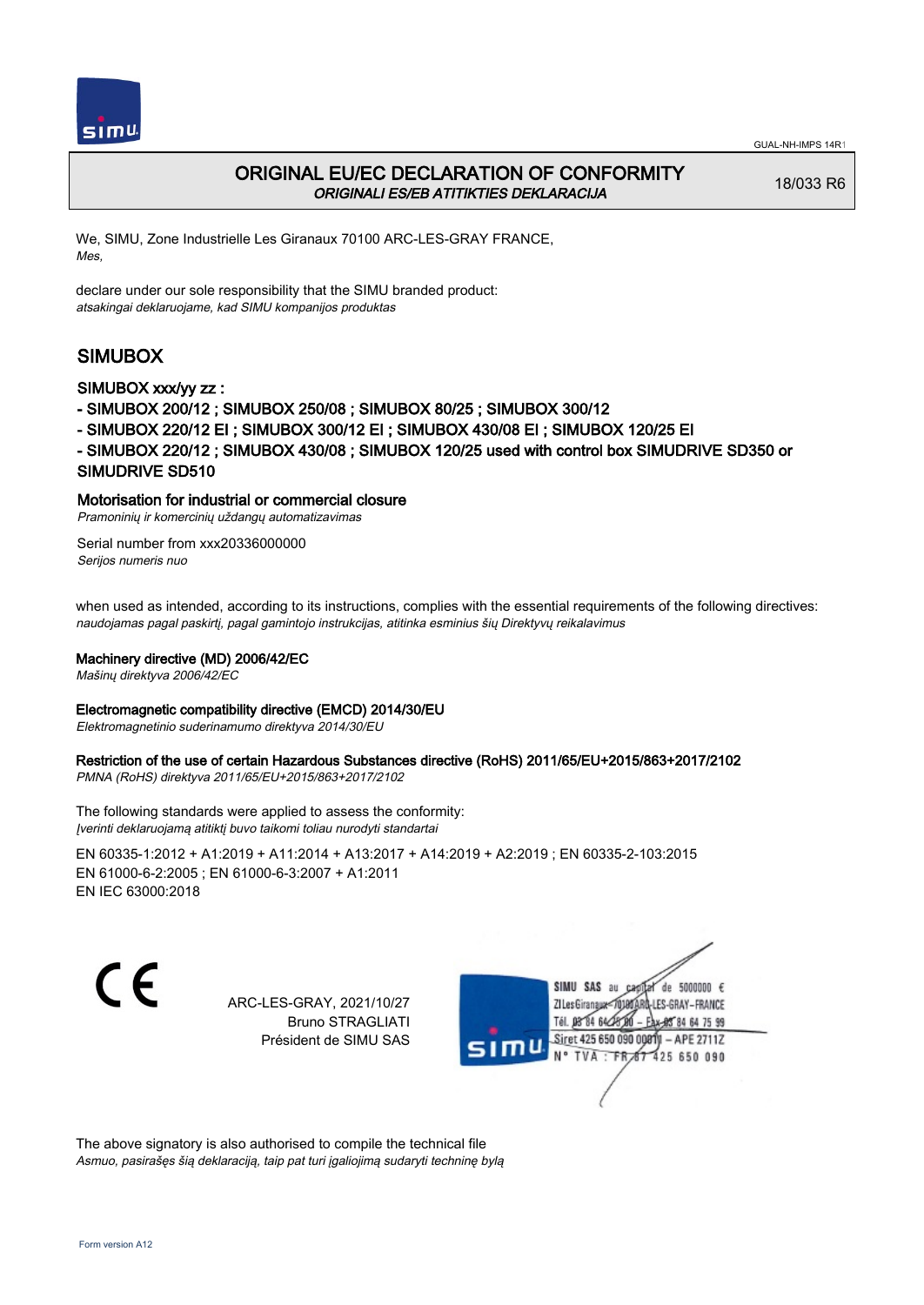

# ORIGINAL EU/EC DECLARATION OF CONFORMITY ES/EK ATBILSTĪBAS DEKLARĀCIJA

18/033 R6

We, SIMU, Zone Industrielle Les Giranaux 70100 ARC-LES-GRAY FRANCE, Mēs,

declare under our sole responsibility that the SIMU branded product: ar pilnu atbildību, apliecinām, ka SIMU zīmola produkti,

# SIMUBOX

## SIMUBOX xxx/yy zz :

- SIMUBOX 200/12 ; SIMUBOX 250/08 ; SIMUBOX 80/25 ; SIMUBOX 300/12
- SIMUBOX 220/12 EI ; SIMUBOX 300/12 EI ; SIMUBOX 430/08 EI ; SIMUBOX 120/25 EI
- SIMUBOX 220/12 ; SIMUBOX 430/08 ; SIMUBOX 120/25 used with control box SIMUDRIVE SD350 or SIMUDRIVE SD510

## Motorisation for industrial or commercial closure

Industriālo vai komercēku vārtu motorizēšana

Serial number from xxx20336000000 sērijas numurs no

when used as intended, according to its instructions, complies with the essential requirements of the following directives: ja tie tiek lietoti saskaņā ar norādījumiem, atbilst šo direktīvu pamatprasībām

### Machinery directive (MD) 2006/42/EC

Mašīnu Direktīva 2006/42/EC

### Electromagnetic compatibility directive (EMCD) 2014/30/EU

Elektromagnētiskās Savietojamības Direktīva 2014/30/EU

## Restriction of the use of certain Hazardous Substances directive (RoHS) 2011/65/EU+2015/863+2017/2102

RoHs Direktīva par dažādu bīstamu vielu izmantošanas ierobežošanu elektriskās un elektroniskās iekārtās 2011/65/EU+2015/863+2017/2102

The following standards were applied to assess the conformity: Atbilstības deklarācijas novērtēšanai tiek pielietoti sekojoši standarti

EN 60335‑1:2012 + A1:2019 + A11:2014 + A13:2017 + A14:2019 + A2:2019 ; EN 60335‑2‑103:2015 EN 61000‑6‑2:2005 ; EN 61000‑6‑3:2007 + A1:2011 EN IEC 63000:2018

C E

ARC-LES-GRAY, 2021/10/27 Bruno STRAGLIATI Président de SIMU SAS



The above signatory is also authorised to compile the technical file Iepriekš minētā persona ir pilnvarota sastādīt tehnisko dokumentāciju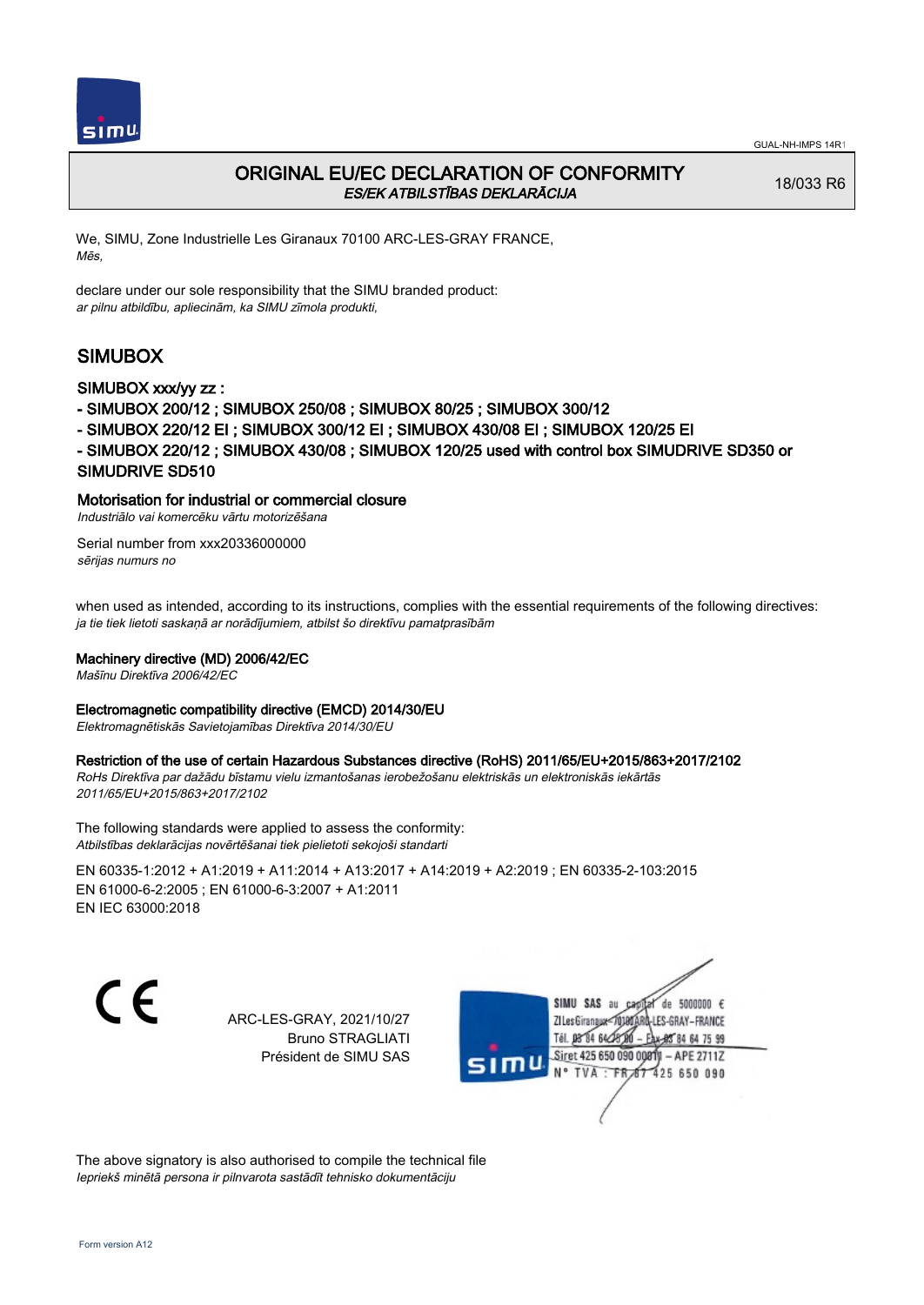



# ORIGINAL EU/EC DECLARATION OF CONFORMITY OORSPRONKELIJKE EU/EG-CONFORMITEITSVERKLARING

18/033 R6

We, SIMU, Zone Industrielle Les Giranaux 70100 ARC-LES-GRAY FRANCE, Wij,

declare under our sole responsibility that the SIMU branded product: verklaren op eigen verantwoordelijkheid dat het produkt van het SIMU

# SIMUBOX

## SIMUBOX xxx/yy zz :

- SIMUBOX 200/12 ; SIMUBOX 250/08 ; SIMUBOX 80/25 ; SIMUBOX 300/12
- SIMUBOX 220/12 EI ; SIMUBOX 300/12 EI ; SIMUBOX 430/08 EI ; SIMUBOX 120/25 EI
- SIMUBOX 220/12 ; SIMUBOX 430/08 ; SIMUBOX 120/25 used with control box SIMUDRIVE SD350 or SIMUDRIVE SD510

## Motorisation for industrial or commercial closure

Motorisatie voor industriële of commerciële afsluitingen

Serial number from xxx20336000000 Serienummer van

when used as intended, according to its instructions, complies with the essential requirements of the following directives: wanneer gebruikt voor de juiste toepassing voldoet aan de essentiële eisen van de volgende richtlijnen

### Machinery directive (MD) 2006/42/EC

Machinerichtlijn 2006/42/EC

#### Electromagnetic compatibility directive (EMCD) 2014/30/EU

Richtlijn elektromagnetische compatibiliteit 2014/30/EU

# Restriction of the use of certain Hazardous Substances directive (RoHS) 2011/65/EU+2015/863+2017/2102

RoHS Richtlijn 2011/65/EU+2015/863+2017/2102

The following standards were applied to assess the conformity: De volgende referentiestandaarden worden toegepast om de overeenstemming te evalueren

EN 60335‑1:2012 + A1:2019 + A11:2014 + A13:2017 + A14:2019 + A2:2019 ; EN 60335‑2‑103:2015 EN 61000‑6‑2:2005 ; EN 61000‑6‑3:2007 + A1:2011 EN IEC 63000:2018

C E

ARC-LES-GRAY, 2021/10/27 Bruno STRAGLIATI Président de SIMU SAS



The above signatory is also authorised to compile the technical file De bovengenoemde persoon is ook bevoegd om het technisch dossier samen te stellen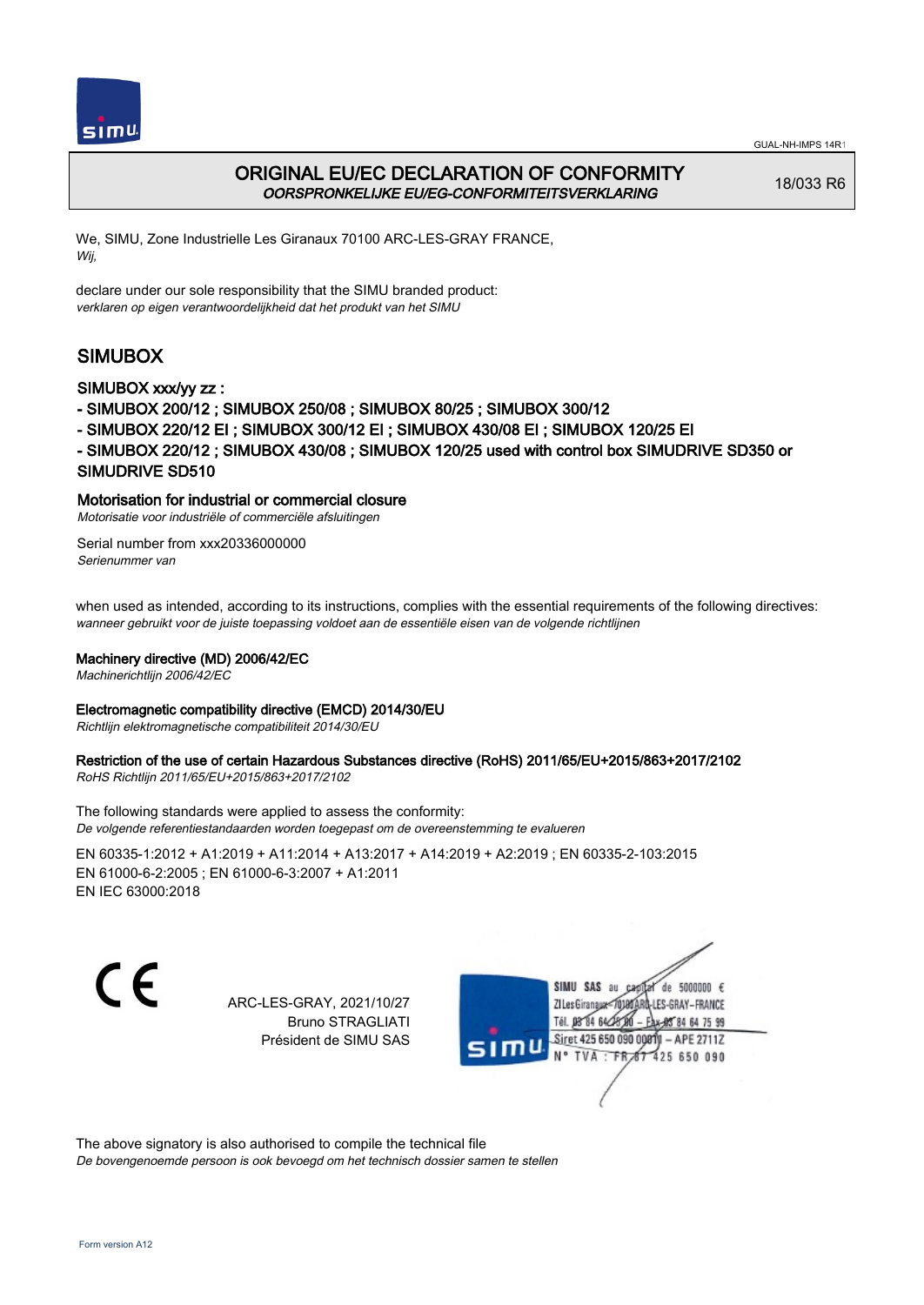

# ORIGINAL EU/EC DECLARATION OF CONFORMITY ORIGINAL EU / CE - ERKLÆRING

18/033 R6

We, SIMU, Zone Industrielle Les Giranaux 70100 ARC-LES-GRAY FRANCE, Vi,

declare under our sole responsibility that the SIMU branded product: erklærer under vårt eneansvar at SIMU merket produkt

# SIMUBOX

## SIMUBOX xxx/yy zz :

- SIMUBOX 200/12 ; SIMUBOX 250/08 ; SIMUBOX 80/25 ; SIMUBOX 300/12
- SIMUBOX 220/12 EI ; SIMUBOX 300/12 EI ; SIMUBOX 430/08 EI ; SIMUBOX 120/25 EI
- SIMUBOX 220/12 ; SIMUBOX 430/08 ; SIMUBOX 120/25 used with control box SIMUDRIVE SD350 or SIMUDRIVE SD510

## Motorisation for industrial or commercial closure

Motorisering for industrielle eller kommersielle produkter

Serial number from xxx20336000000 Serienummer fra

when used as intended, according to its instructions, complies with the essential requirements of the following directives: når de brukes som forutsatt, i henhold til sin instruks, i samsvar med de grunnlegende kravene i følgende direktiver

### Machinery directive (MD) 2006/42/EC

Maskindirektivet 2006/42/EC

# Electromagnetic compatibility directive (EMCD) 2014/30/EU

EMC-dirketivet 2014/30/EU

# Restriction of the use of certain Hazardous Substances directive (RoHS) 2011/65/EU+2015/863+2017/2102

RoHS-direktivet 2011/65/EU+2015/863+2017/2102

The following standards were applied to assess the conformity: Følgende referansestandarder ble brukt for å vurdere samsvar

EN 60335‑1:2012 + A1:2019 + A11:2014 + A13:2017 + A14:2019 + A2:2019 ; EN 60335‑2‑103:2015 EN 61000‑6‑2:2005 ; EN 61000‑6‑3:2007 + A1:2011 EN IEC 63000:2018

CE

ARC-LES-GRAY, 2021/10/27 Bruno STRAGLIATI Président de SIMU SAS



The above signatory is also authorised to compile the technical file Ovennevnte underskrevet fullmakt til å utarbeide den tekniske dokumentasjonen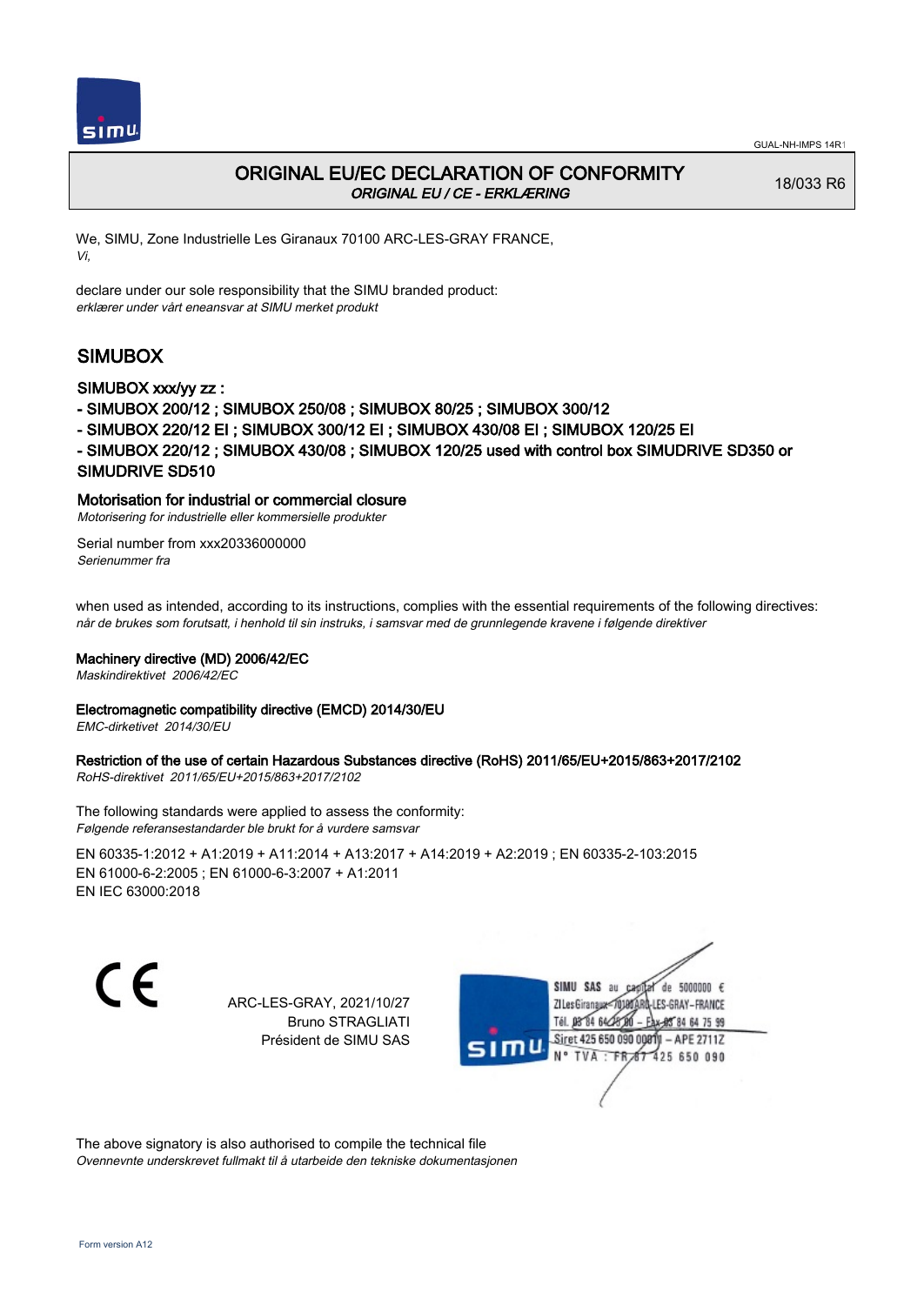



# ORIGINAL EU/EC DECLARATION OF CONFORMITY ORYGINALNA DEKLARACJA ZGODNOŚCI UE/WE

18/033 R6

We, SIMU, Zone Industrielle Les Giranaux 70100 ARC-LES-GRAY FRANCE, My,

declare under our sole responsibility that the SIMU branded product: deklarujemy z pełną odpowiedzialnością, że produkt oznaczony marką SIMU

# SIMUBOX

## SIMUBOX xxx/yy zz :

- SIMUBOX 200/12 ; SIMUBOX 250/08 ; SIMUBOX 80/25 ; SIMUBOX 300/12
- SIMUBOX 220/12 EI ; SIMUBOX 300/12 EI ; SIMUBOX 430/08 EI ; SIMUBOX 120/25 EI
- SIMUBOX 220/12 ; SIMUBOX 430/08 ; SIMUBOX 120/25 used with control box SIMUDRIVE SD350 or SIMUDRIVE SD510

## Motorisation for industrial or commercial closure

Wyposażenie w napęd zamknięcia przemysłowego lub handlowego

Serial number from xxx20336000000 z numerem seryjnym od

when used as intended, according to its instructions, complies with the essential requirements of the following directives: gdy jest używany zgodnie z przeznaczeniem i instrukcjami, spełnia podstawowe wymagania następujących Dyrektyw

#### Machinery directive (MD) 2006/42/EC

Dyrektywa maszynowa 2006/42/EC

#### Electromagnetic compatibility directive (EMCD) 2014/30/EU

Dyrektywa kompatybilności elektromagnetycznej 2014/30/EU

# Restriction of the use of certain Hazardous Substances directive (RoHS) 2011/65/EU+2015/863+2017/2102

Dyrektywa RoHS 2011/65/EU+2015/863+2017/2102

The following standards were applied to assess the conformity: Do oceny zgodności zostały zastosowane następujące normy

EN 60335‑1:2012 + A1:2019 + A11:2014 + A13:2017 + A14:2019 + A2:2019 ; EN 60335‑2‑103:2015 EN 61000‑6‑2:2005 ; EN 61000‑6‑3:2007 + A1:2011 EN IEC 63000:2018

C E

ARC-LES-GRAY, 2021/10/27 Bruno STRAGLIATI Président de SIMU SAS



The above signatory is also authorised to compile the technical file

Osoba wskazana powyżej jest również upoważniony do przygotowania dokumentacji technicznej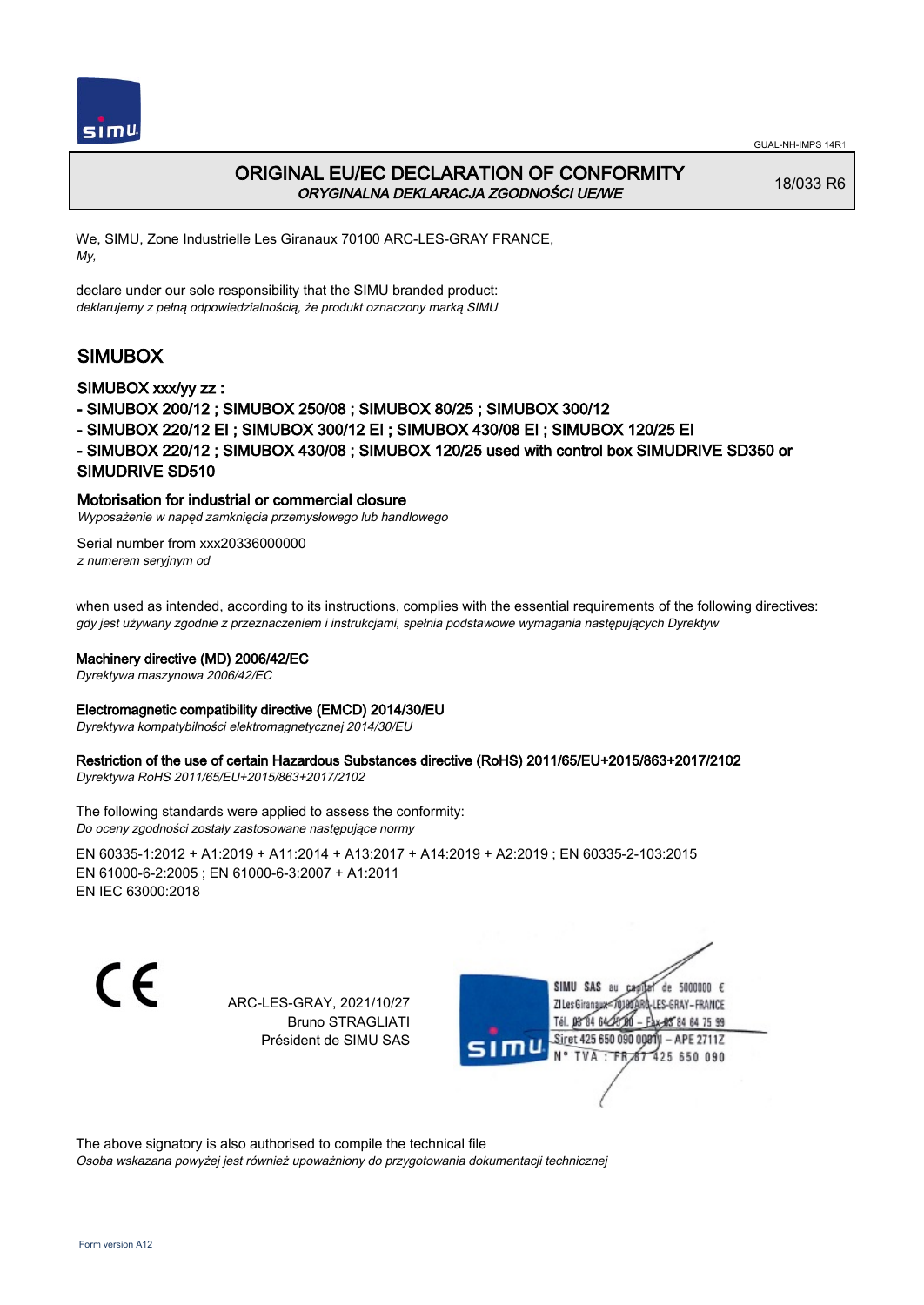



# ORIGINAL EU/EC DECLARATION OF CONFORMITY DECLARAÇÃO UE/CE DE CONFORMIDADE ORIGINAL

18/033 R6

We, SIMU, Zone Industrielle Les Giranaux 70100 ARC-LES-GRAY FRANCE, Nós,

declare under our sole responsibility that the SIMU branded product: declaramos sob nossa única responsabilidade que o dispositivo marca SIMU

# SIMUBOX

## SIMUBOX xxx/yy zz :

- SIMUBOX 200/12 ; SIMUBOX 250/08 ; SIMUBOX 80/25 ; SIMUBOX 300/12
- SIMUBOX 220/12 EI ; SIMUBOX 300/12 EI ; SIMUBOX 430/08 EI ; SIMUBOX 120/25 EI
- SIMUBOX 220/12 ; SIMUBOX 430/08 ; SIMUBOX 120/25 used with control box SIMUDRIVE SD350 or SIMUDRIVE SD510

## Motorisation for industrial or commercial closure

Motorização para encerramento industrial ou comercial

Serial number from xxx20336000000 Número de série desde

when used as intended, according to its instructions, complies with the essential requirements of the following directives: Quando utilizado de acordo com sua a aplicação, segundo as suas instruções, cumpre os requisitos essenciais das seguintes diretivas

### Machinery directive (MD) 2006/42/EC

Diretiva Máquinas 2006/42/EC

### Electromagnetic compatibility directive (EMCD) 2014/30/EU

Diretiva compatibilidade electromagnética 2014/30/EU

# Restriction of the use of certain Hazardous Substances directive (RoHS) 2011/65/EU+2015/863+2017/2102

Diretiva RoHS 2011/65/EU+2015/863+2017/2102

The following standards were applied to assess the conformity: As normas de referência apresentadas em seguida foram aplicadas para avaliar a conformidade

EN 60335‑1:2012 + A1:2019 + A11:2014 + A13:2017 + A14:2019 + A2:2019 ; EN 60335‑2‑103:2015 EN 61000‑6‑2:2005 ; EN 61000‑6‑3:2007 + A1:2011 EN IEC 63000:2018

C E

ARC-LES-GRAY, 2021/10/27 Bruno STRAGLIATI Président de SIMU SAS



The above signatory is also authorised to compile the technical file A pessoa nomeada acima também está autorizada a compilar o processo técnico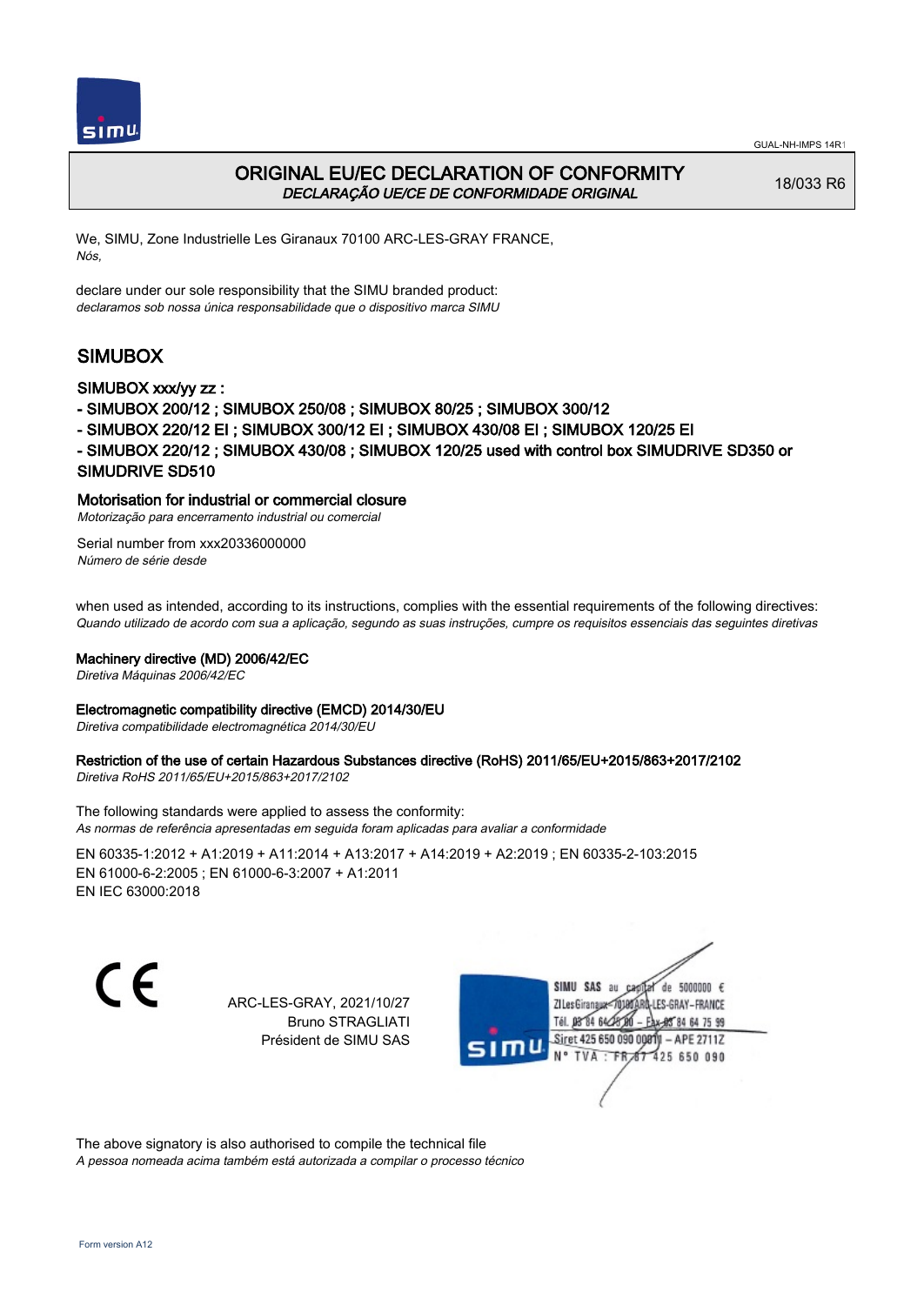



# ORIGINAL EU/EC DECLARATION OF CONFORMITY ORIGINAL EU/EC DECLARAIE DE CONFORMITATE

18/033 R6

We, SIMU, Zone Industrielle Les Giranaux 70100 ARC-LES-GRAY FRANCE, Noi,

declare under our sole responsibility that the SIMU branded product: declarăm pe propria răspundere că produsele marca SIMU

# SIMUBOX

## SIMUBOX xxx/yy zz :

- SIMUBOX 200/12 ; SIMUBOX 250/08 ; SIMUBOX 80/25 ; SIMUBOX 300/12
- SIMUBOX 220/12 EI ; SIMUBOX 300/12 EI ; SIMUBOX 430/08 EI ; SIMUBOX 120/25 EI
- SIMUBOX 220/12 ; SIMUBOX 430/08 ; SIMUBOX 120/25 used with control box SIMUDRIVE SD350 or SIMUDRIVE SD510

### Motorisation for industrial or commercial closure

Motorizare pentru închidere comercială sau industrială

Serial number from xxx20336000000 Numărul de serie din

when used as intended, according to its instructions, complies with the essential requirements of the following directives: utilizate conform destinaiei lor, aa cum este descris în manualul de utilizare, sunt în conformitate cu cerinele eseniale ale următoarelor directive

### Machinery directive (MD) 2006/42/EC

Directiva privind echipamentele tehnice 2006/42/EC

#### Electromagnetic compatibility directive (EMCD) 2014/30/EU

Directiva privind compatibilitatea electromagnetică 2014/30/EU

### Restriction of the use of certain Hazardous Substances directive (RoHS) 2011/65/EU+2015/863+2017/2102

Directiva RoHS 2011/65/EU+2015/863+2017/2102

The following standards were applied to assess the conformity: Următoarele standarde de referină au fost aplicate pentru respectarea conformităii

EN 60335‑1:2012 + A1:2019 + A11:2014 + A13:2017 + A14:2019 + A2:2019 ; EN 60335‑2‑103:2015 EN 61000‑6‑2:2005 ; EN 61000‑6‑3:2007 + A1:2011 EN IEC 63000:2018

C E

ARC-LES-GRAY, 2021/10/27 Bruno STRAGLIATI Président de SIMU SAS



The above signatory is also authorised to compile the technical file Semnatarul de mai sus este, de asemenea, autorizat să întocmească dosarul tehnic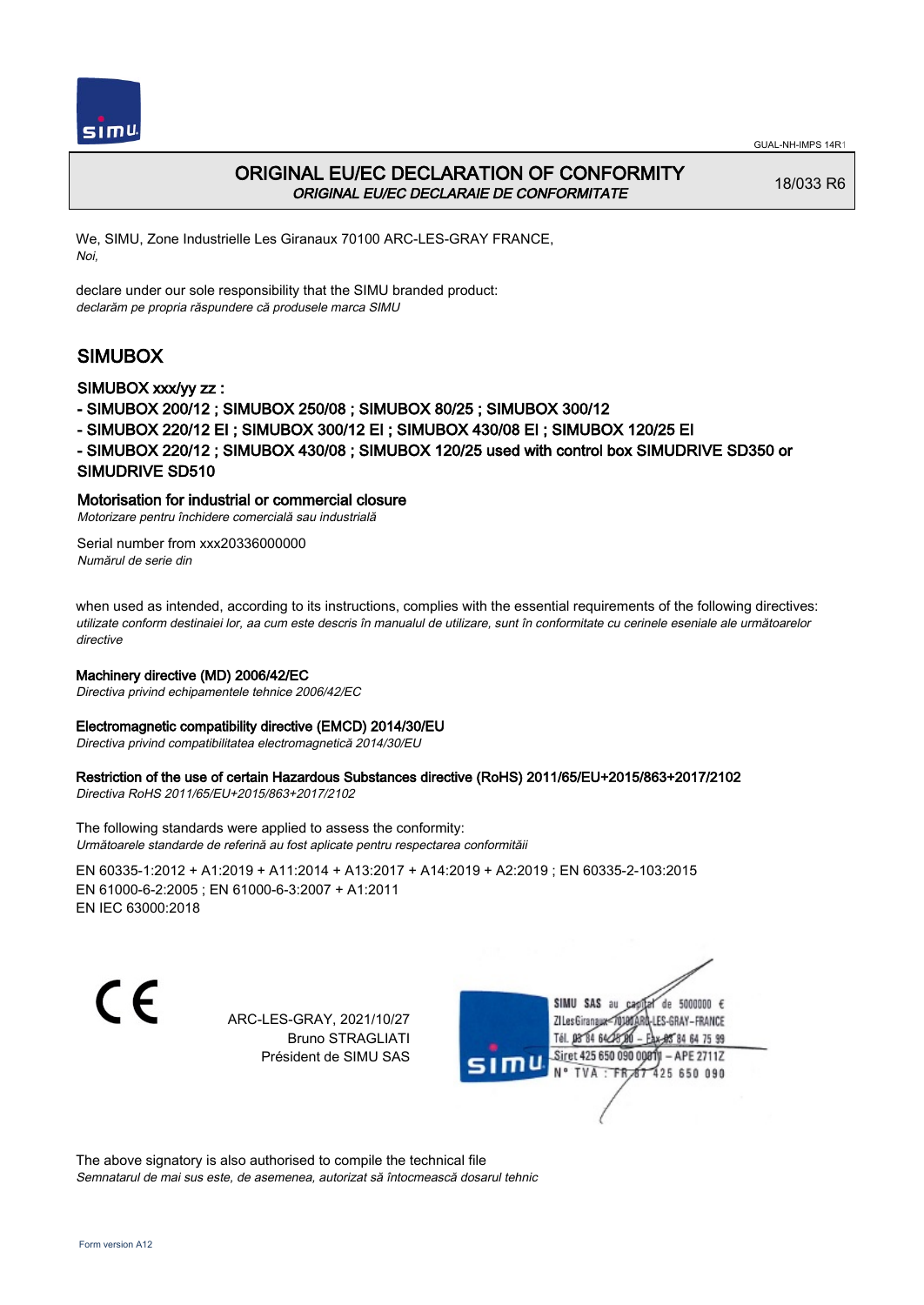



# ORIGINAL EU/EC DECLARATION OF CONFORMITY ORIGINAL EU/EG-FÖRSÄKRAN OM ÖVERENSSTÄMMELSE

18/033 R6

We, SIMU, Zone Industrielle Les Giranaux 70100 ARC-LES-GRAY FRANCE, Vi,

declare under our sole responsibility that the SIMU branded product: försäkrar på eget ansvar att produkten av varumärket SIMU

# SIMUBOX

## SIMUBOX xxx/yy zz :

- SIMUBOX 200/12 ; SIMUBOX 250/08 ; SIMUBOX 80/25 ; SIMUBOX 300/12
- SIMUBOX 220/12 EI ; SIMUBOX 300/12 EI ; SIMUBOX 430/08 EI ; SIMUBOX 120/25 EI
- SIMUBOX 220/12 ; SIMUBOX 430/08 ; SIMUBOX 120/25 used with control box SIMUDRIVE SD350 or SIMUDRIVE SD510

## Motorisation for industrial or commercial closure

Motorisering för industriell eller kommersiell access

Serial number from xxx20336000000 Serienumret från

when used as intended, according to its instructions, complies with the essential requirements of the following directives: uppfyller de grundläggande kraven i följande direktiv när den används på det sätt som avses, i enlighet med bruksanvisningen

### Machinery directive (MD) 2006/42/EC

Maskindirektivet 2006/42/EC

# Electromagnetic compatibility directive (EMCD) 2014/30/EU

EMC-direktivet 2014/30/EU

# Restriction of the use of certain Hazardous Substances directive (RoHS) 2011/65/EU+2015/863+2017/2102

RoHS-direktivet 2011/65/EU+2015/863+2017/2102

The following standards were applied to assess the conformity: Följande referensnormer har tillämpats för att göra en bedömning av överensstämmelsen

EN 60335‑1:2012 + A1:2019 + A11:2014 + A13:2017 + A14:2019 + A2:2019 ; EN 60335‑2‑103:2015 EN 61000‑6‑2:2005 ; EN 61000‑6‑3:2007 + A1:2011 EN IEC 63000:2018

C E

ARC-LES-GRAY, 2021/10/27 Bruno STRAGLIATI Président de SIMU SAS



The above signatory is also authorised to compile the technical file

Den person som anges ovan är också behörig att ställa samman den tekniska dokumentationen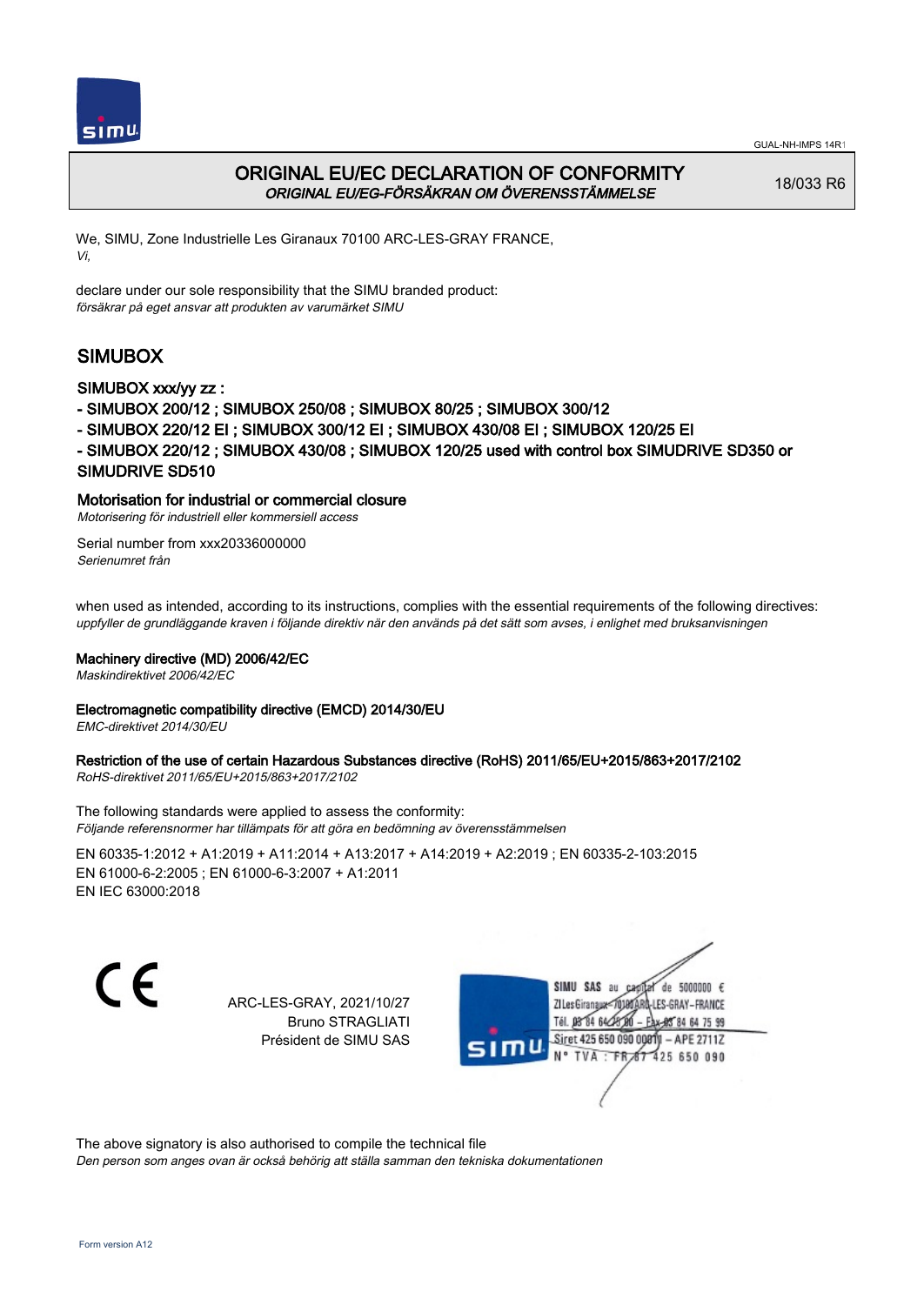

# ORIGINAL EU/EC DECLARATION OF CONFORMITY ORIGINÁLNE VYHLÁSENIE EU/ES O ZHODE

18/033 R6

We, SIMU, Zone Industrielle Les Giranaux 70100 ARC-LES-GRAY FRANCE, My,

declare under our sole responsibility that the SIMU branded product: vyhlasujeme na svoju výlučnú zodpovednosť, že výrobok značky SIMU

# SIMUBOX

## SIMUBOX xxx/yy zz :

- SIMUBOX 200/12 ; SIMUBOX 250/08 ; SIMUBOX 80/25 ; SIMUBOX 300/12
- SIMUBOX 220/12 EI ; SIMUBOX 300/12 EI ; SIMUBOX 430/08 EI ; SIMUBOX 120/25 EI
- SIMUBOX 220/12 ; SIMUBOX 430/08 ; SIMUBOX 120/25 used with control box SIMUDRIVE SD350 or SIMUDRIVE SD510

## Motorisation for industrial or commercial closure

Pohon pre priemyselné alebo komerčné brány

Serial number from xxx20336000000 Seriové číslo od

when used as intended, according to its instructions, complies with the essential requirements of the following directives: ak je používaný v súlade s účelom použitia a s návodom, spĺňa základné požiadavky týchto smerníc

### Machinery directive (MD) 2006/42/EC

Smernica o strojových zariadeniach 2006/42/EC

### Electromagnetic compatibility directive (EMCD) 2014/30/EU

Smernica o elektromagnetickej kompatibilite 2014/30/EU

### Restriction of the use of certain Hazardous Substances directive (RoHS) 2011/65/EU+2015/863+2017/2102

Smernica o obmedzení používania určitých nebezpečných látok v elektrických a elektronických zariadeniach 2011/65/EU+2015/863+2017/2102

The following standards were applied to assess the conformity: Pre posúdenie zhody boli použité následujúce normy

EN 60335‑1:2012 + A1:2019 + A11:2014 + A13:2017 + A14:2019 + A2:2019 ; EN 60335‑2‑103:2015 EN 61000‑6‑2:2005 ; EN 61000‑6‑3:2007 + A1:2011 EN IEC 63000:2018

C E

ARC-LES-GRAY, 2021/10/27 Bruno STRAGLIATI Président de SIMU SAS



The above signatory is also authorised to compile the technical file uvedená osoba je tiež osoba zodpovedná za vypracovanie technickej dokumentácie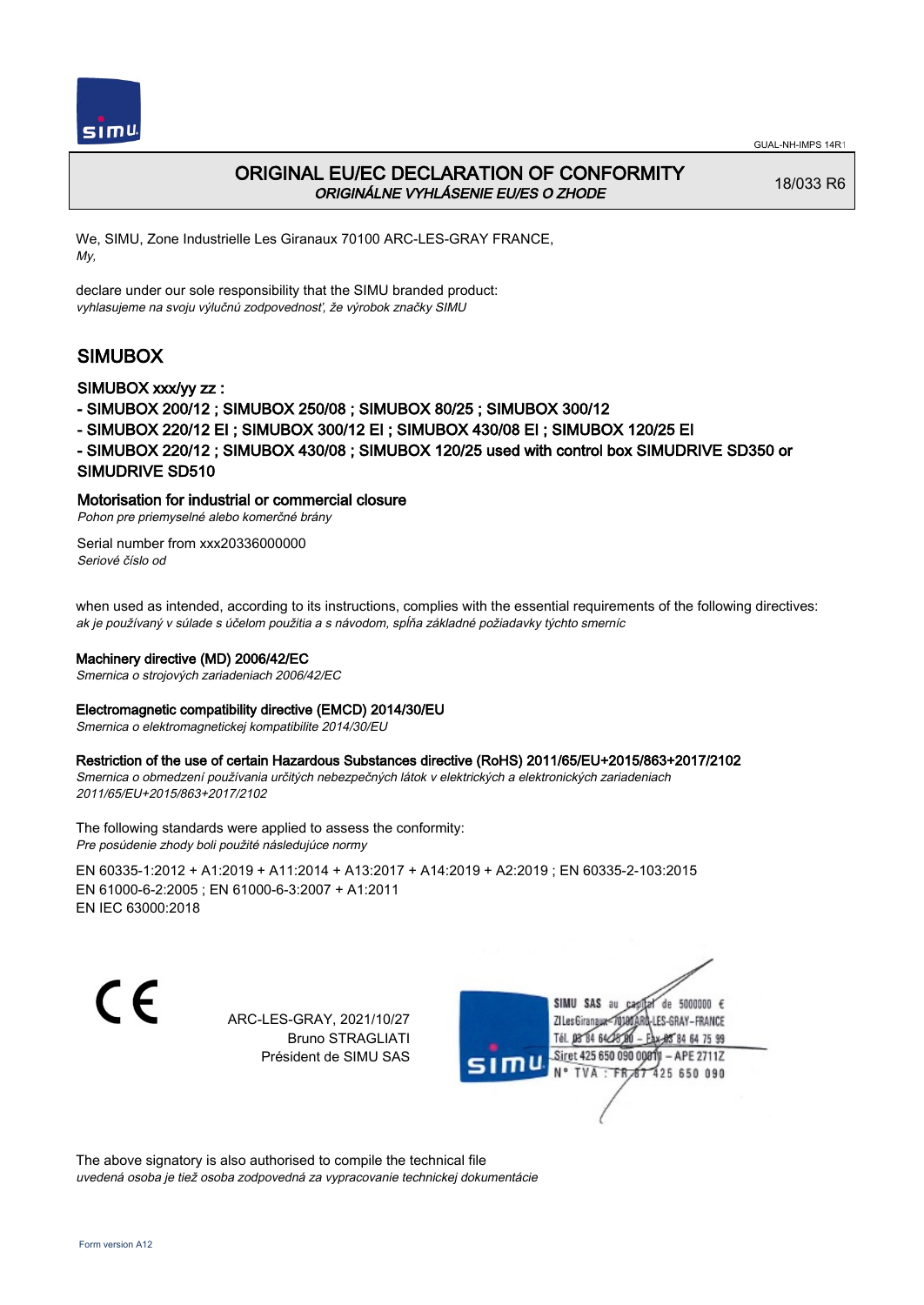



# ORIGINAL EU/EC DECLARATION OF CONFORMITY IZJAVA O SKLADNOSTI / IZJAVA O LASTNOSTIH

18/033 R6

We, SIMU, Zone Industrielle Les Giranaux 70100 ARC-LES-GRAY FRANCE, Mi,

declare under our sole responsibility that the SIMU branded product: S polno odgovornostjo izjavljamo, da izdelki blagovne znamke SIMU

# SIMUBOX

## SIMUBOX xxx/yy zz :

- SIMUBOX 200/12 ; SIMUBOX 250/08 ; SIMUBOX 80/25 ; SIMUBOX 300/12
- SIMUBOX 220/12 EI ; SIMUBOX 300/12 EI ; SIMUBOX 430/08 EI ; SIMUBOX 120/25 EI
- SIMUBOX 220/12 ; SIMUBOX 430/08 ; SIMUBOX 120/25 used with control box SIMUDRIVE SD350 or SIMUDRIVE SD510

## Motorisation for industrial or commercial closure

Motorizacija vrat za industrijsko ali komercialno uporabo

Serial number from xxx20336000000 'Serijska številka

when used as intended, according to its instructions, complies with the essential requirements of the following directives: ko se uporabljajo v skladu z namembnostjo in navodili, ustrezajo bistvenim zahtevam naslednjih direktiv

### Machinery directive (MD) 2006/42/EC

Direktiva o strojih 2006/42/EC

### Electromagnetic compatibility directive (EMCD) 2014/30/EU

Direktiva o elektromagnetni združljivosti 2014/30/EU

# Restriction of the use of certain Hazardous Substances directive (RoHS) 2011/65/EU+2015/863+2017/2102

Direktiva RoHS 2011/65/EU+2015/863+2017/2102

The following standards were applied to assess the conformity: Za preverjanje skladnosti so bili uporabljeni naslednji standardi

EN 60335‑1:2012 + A1:2019 + A11:2014 + A13:2017 + A14:2019 + A2:2019 ; EN 60335‑2‑103:2015 EN 61000‑6‑2:2005 ; EN 61000‑6‑3:2007 + A1:2011 EN IEC 63000:2018

C E

ARC-LES-GRAY, 2021/10/27 Bruno STRAGLIATI Président de SIMU SAS



The above signatory is also authorised to compile the technical file Podpisnik, naveden zgoraj, je pooblaščen tudi za pripravo tehnične dokumentacije